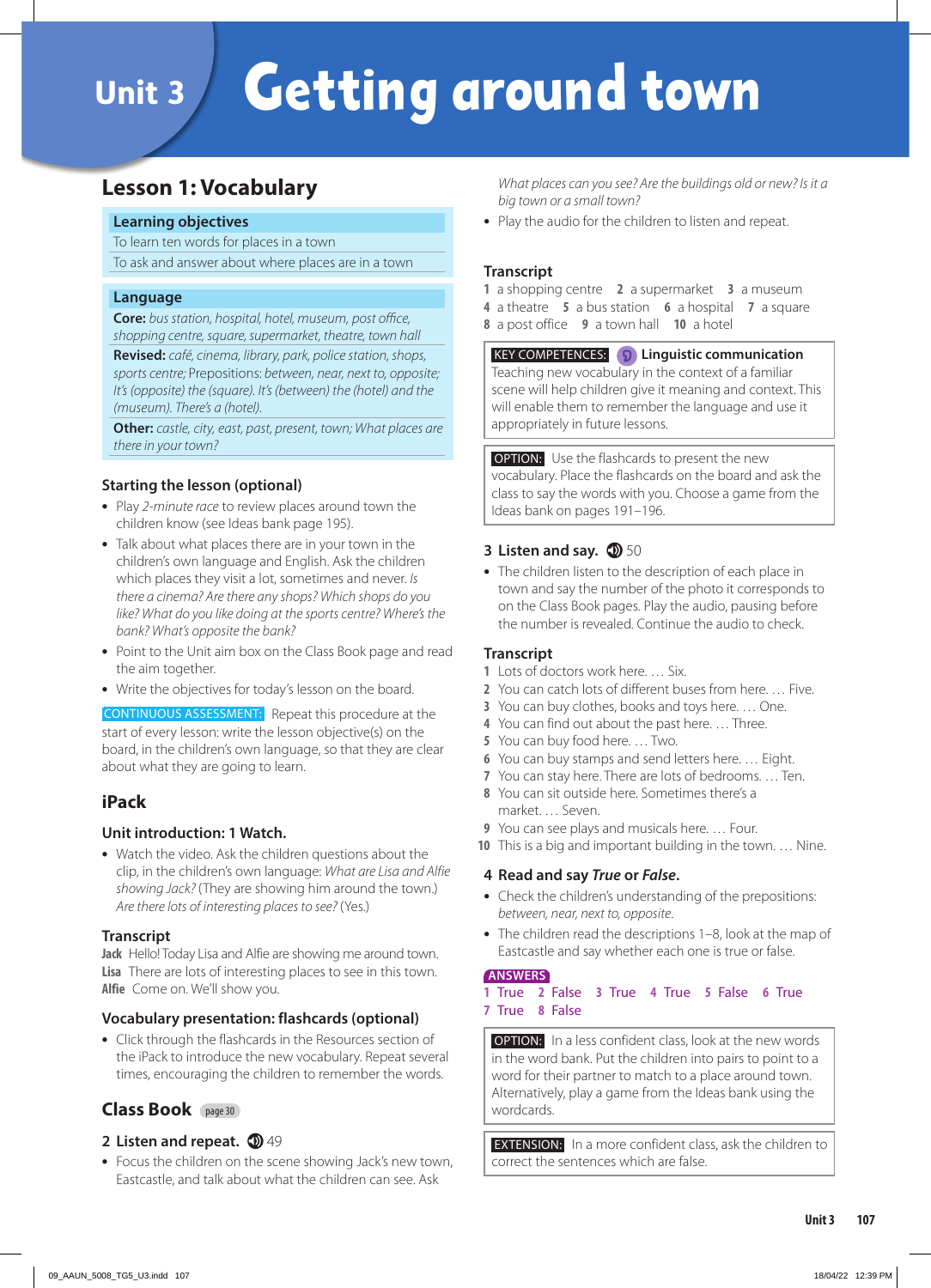#### **5 Ask and answer.**

**•** Read the conversation in the speech bubbles. Put the children into pairs. They take turns describing and guessing the places on pages 30–31 using the structure. Monitor, help and praise throughout.

#### **Star question (optional)**

**•** Say *There's a square between the hospital and the post office.* Ask the Star question, encouraging the children to talk about the picture using the vocabulary and structures they have learned in previous levels. Encourage them to talk about what you can buy at the supermarket, what the emergency services do, types of transport and street furniture.

#### **CULTURE NOTE: Towns in the UK**

In the UK, people live in cities, towns, villages and hamlets. Generally, they are distinguishable by size, with a city being the biggest and a hamlet the smallest. A village may have quite a few houses, but perhaps only one shop and a pub. A hamlet is a very small settlement with a few houses and very little else. Historically, a city will have a cathedral or an abbey and a large population, whereas a town has no cathedral and has a smaller population. However, this is not always the case and these determiners of status are not always clear-cut. In the UK, there are 69 cities. Among the oldest are Canterbury, Colchester, Coventry, London, Bath and York, all Roman towns.

#### **Jack's question**

**•** Point to Jack's question on page 31 and read it aloud. Say *In my town, there's a theatre and there are lots of hotels.* Ask the question around the class, encouraging the children to answer using the structure and places in town.

# **iPack**

# **Vocabulary practice: game**

**•** See instructions for *Conveyor belt* on pages 186–187.

# **Activity Book** page 30

#### **1 Look and find the places on the map. Use the co-ordinates and write.**

**•** Look at the map and say a co-ordinate for the children to listen and find the place. The children read the co-ordinates in 1–10 and write the correct place in town.

#### **ANSWERS**

- **1** town hall **2** a bus station **3** a post office **4** a hotel
- **5** a square **6** a supermarket **7** a museum **8** a hospital **9** a shopping centre **10** a theatre

#### **2 Cover and play** *Point and spell***. Check with your friend.**

**•** See notes on page 71.

#### **3 Tick the places in your town or city. Compare with your friend. Write sentences about your town or city.**

**•** The children tick the places in their town or city on the left.

- **•** Read the conversation in the speech bubbles with the class. Put the children into pairs to ask and answer.
- **•** The children write three sentences about places in their town or city. Ask them to check in pairs once finished.

#### **Extra**

**•** Fast finishers write sentences in their notebooks about the places in their town using prepositions.

CONTINUOUS ASSESSMENT: **Time for feedback!** Ask the class, in their own language, *How do you feel about the new words for places around town?* Remember to give clear success criteria (see Unit 1, Lesson 1 for an example). Get feedback and provide further practice as necessary, for example by playing a flashcard game from the Ideas bank. Repeat the feedback routine, asking children how confident they are about describing the location of places.

#### **Ending the lesson (optional)**

**•** Play *The washing line game* to review places around town (see Ideas bank page 194).

#### **Further practice**

**Active Learning Kit, Unit 3**

# **Lesson 2: Grammar & Communication**

#### **Learning objectives**

To understand sentences which describe a town in the past

To say sentences to describe a town in the past

#### **Language**

**Core:** *There was / wasn't (a school). There were some (squares). There weren't any (shopping centres).*

**Revised:** Numbers; Places around town; Prepositions; *There is / isn't, There are / aren't, It's bigger than …*

**Other:** *bridge, exhibition, football stadium, police station, yesterday; Your turn.*

# **Starting the lesson (optional)**

- **•** Play *Stop!* (see Ideas bank page 192). Invite the children to choose the words.
- **•** Talk about your town in the children's own language. Ask *What did it look like in the past? What does it look like now? Is it bigger now? What new shops or places to visit are there?*

# **Class Book** page 31

#### **1 Read and listen. Write 3 differences between Jack's town in the past and now.**  $\mathbf{D}$  51

- **•** Tell the children to read and listen to Jack's diary entry about his town, Eastcastle, in the past and now.
- **•** Ask them to listen and find three differences between his town now and in the past. Feed back answers from the class.

#### **ANSWERS**

Past: 19,000 people / Now: 40,000 people; Past: a football stadium / Now: a shopping centre; Past: a police station / Now: a theatre.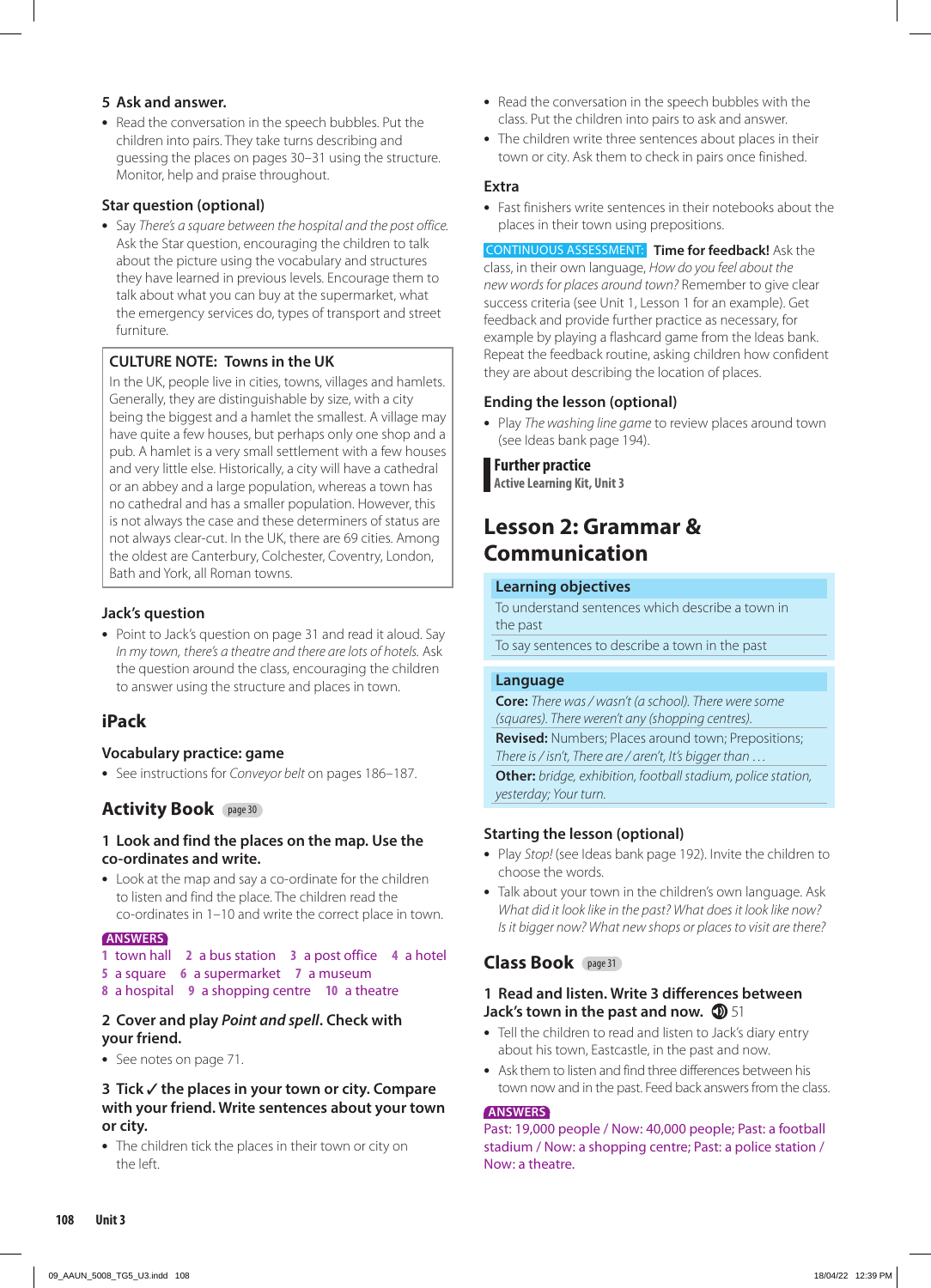#### KEY COMPETENCES: **Linguistic communication**

Presenting grammar in context while recycling language of the previous lesson in a reading text develops children's overall language skills and their confidence in reading. The children will be able to give the language meaning and use it appropriately.

# **iPack**

#### **Grammar animation: 2 Watch.**

**•** Watch the grammar animation. Check that the children understand the grammar point.

# **Class Book** page 31

#### **3 Read and learn. Make sentences.**

- **•** Refer the children to the grammar table (either in their books or by displaying the Class Book page through the iPack at the front of the class). Review how we use *There is / isn't* and *There are / aren't* when we talk about the present / now. Explain that when we talk about the past we can use *There was / wasn't* and *There were / weren't*.
- **•** Point out how we use *was* and *were + noun* in affirmative sentences. We use *was* for singular / uncountable nouns and *were* for plural nouns. Point out the form in negative sentences using *wasn't / weren't*. Finally, point out the different use of *a* / *some* in affirmative sentences and *any* in negatives.
- **•** Put the children into pairs. Ask them to take turns saying sentences about Jack's town in the past using the grammar table for support. Monitor, help and praise throughout.

 OPTION: In a less confident class, do this activity as a class referring to the diary entry on the IWB, using a projector or the Class Book page.

#### **4 Play** *The 1964 game***.**

- **•** Remind the class what year in the past Jack was comparing his town to (1964). Point to the table and elicit the names of the two towns (Greenville and Avonbridge). Then elicit what each icon represents.
- **•** Read the conversation in the speech bubbles and identify the examples of *there was* / *there were*. Model another example with the class if necessary.
- **•** Put the children into pairs. They take turns describing one of the towns by saying what there was / wasn't / were / weren't, for their partner to guess. Refer them to the grammar table and the model conversation for support. Monitor and help throughout.

# **Activity Book** page 31

#### **1 Listen and write** *T* **(true) or** *F* **(false). Correct the**  false sentences. **1**52

- **•** Ask the children to read the sentences and guess the answers before they listen.
- **•** The children listen and write T or F next to each sentence. Check answers in pairs before feeding back.

**•** Play the audio again for the children to listen and write the correct sentences for those they marked false. Check in pairs before feeding back.

#### **Transcript**

- **1** There weren't any hotels, but there was a post office.
- **2** There wasn't a bridge, but there were two squares.
- **3** There was a museum, but there weren't any sports centres.
- **4** There were two supermarkets and there was a school.
- **5** There was a library and a bus station.

#### **ANSWERS**

#### **1** T **2** F **3** T **4** F **5** T

#### **2 What are the grammar rules? Tick .**

- **•** Tell the children to read the information in the table and think about the grammar they have just learned.
- **•** Ask them to think about what each sentence stem means, e.g. *There was* we use for singular nouns in affirmative sentences. Clarify the meaning of *singular, plural, affirmative* and *negative* if necessary.
- **•** The children read and tick the correct options. Feed back answers from the class. In a less confident class, allow the children to work in pairs.

#### **ANSWERS**

There was: Singular, Affirmative There wasn't: Singular, Negative There were: Plural, Affirmative There weren't: Plural, Negative

#### **3 Look and write sentences about Georgetown and Oldbridge in 1984.**

**•** The children look at the pictures of Georgetown and Oldbridge in 1984 and write sentences about each town. Ask the children to write singular and plural examples.

#### **4 Speak and guess with your friend. Use Activity 3 to help you.**

**•** Refer the children to the conversation in the speech bubbles. They take turns describing and guessing the towns in Activity 3. Monitor and help throughout.

# **All about grammar** AB page 88

#### **1 Look and complete with** *There was, There were, There wasn't* **or** *There weren't***.**

- **•** Review with the class how we use *There was / were*. Clarify in the children's own language if necessary. Point out the contractions in the *Look!* box.
- **•** The children look at the pictures and complete the sentences in the negative or affirmative using the ticks and crosses.

#### **ANSWERS**

- **1** There were **2** There weren't **3** There was
- **4** There were **5** There wasn't **6** There weren't

#### **2 Look and complete using the correct words.**

**•** The children read and complete the text using the words in the word bank.

#### **ANSWERS**

- **1** There was **2** There were **3** there weren't **4** any
- **5** some **6** there was **7** there wasn't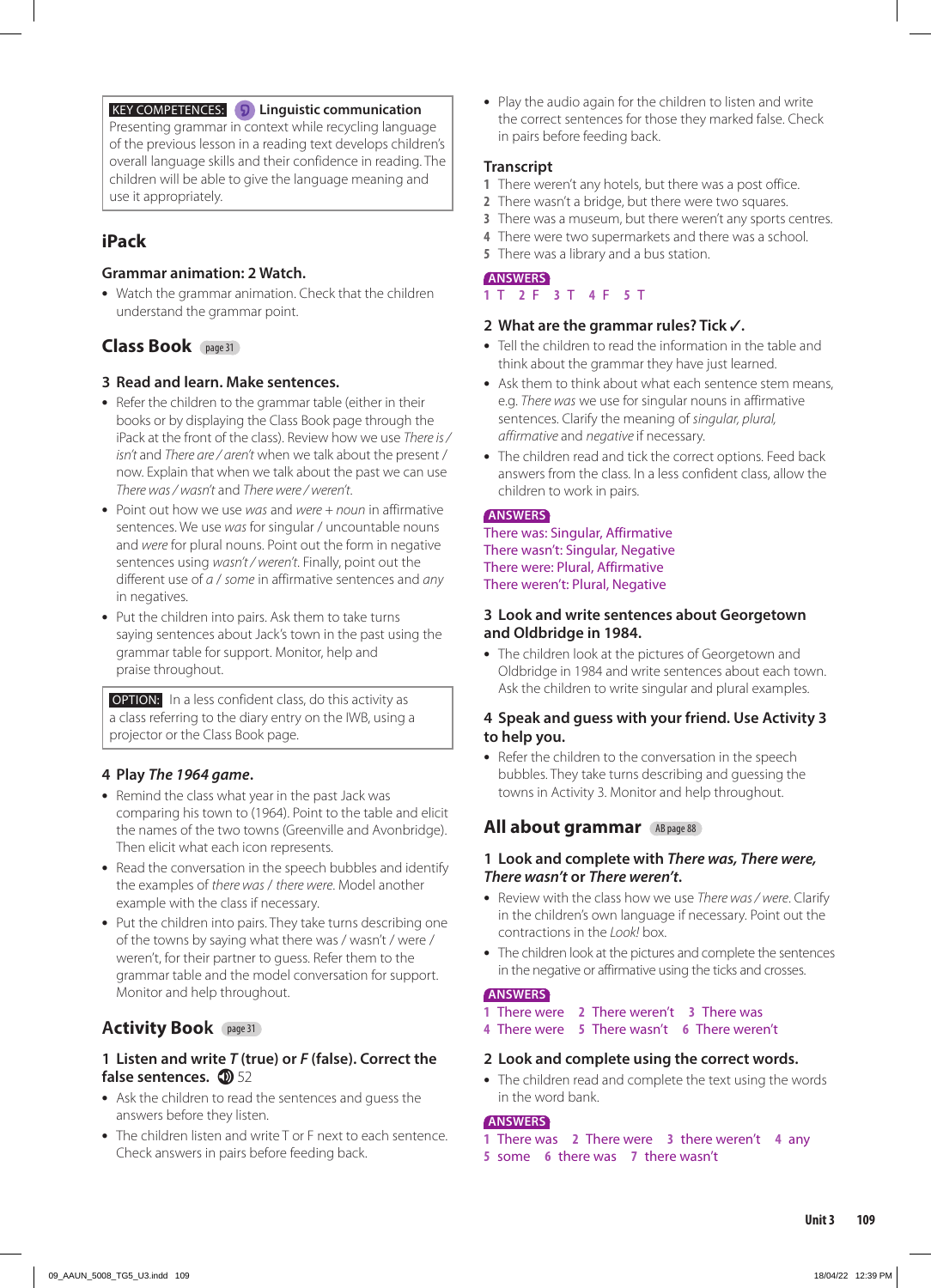#### **3 Write about your town or city now and in the past.**

**•** Ask the children to think about their own town. They write 2–3 sentences comparing it today and in the past using *There was / wasn't* and *There were / weren't + noun*.

#### CONTINUOUS ASSESSMENT: **Time for feedback!** Ask the

class, in their own language, *How confident are you about describing a town in the past?* Remember to give clear success criteria (see Unit 1, Lesson 2 for an example). Get feedback and provide further practice as necessary. You can use the Lesson 2 Reinforcement and Extension worksheets (see below) to support learners at different levels.

#### **Ending the lesson (optional)**

**•** Play *What's missing?* using *There was / wasn't* (see Ideas bank page 193).

#### **Further practice**

**Teacher's Resource Material: Unit 3 Lesson 2 Reinforcement and Extension worksheets. Active Learning Kit, Unit 3**

# **Lesson 3: Grammar & Communication**

#### **Learning objectives**

To understand sentences which describe a town in the past

To say sentences to describe a town in the past

#### **Language**

**Core:** *There was / wasn't (a shopping centre). There were some (hotels). There weren't any (museums).*

**Revised:** Places around town from Lesson 1; Places around town from previous levels (*café*, *cinema*, *library*, *park*, *police station*, *shops*, *sports centre*)

#### **Starting the lesson (optional)**

**•** Give a description of one of the Lesson 1 places in town for the class to guess, e.g. *You go here to buy food*. (*Supermarket.*) Allow children to look back at the places on pages 30–31 of the Class Book. Repeat with other descriptions of places.

# **iPack**

#### **Grammar review: grammar animation**

- **•** Watch the grammar animation from Lesson 2 again to review the grammar presentation.
- **•** Display Class Book page 31 and refer children to the grammar table. Remind them of how and when we use *There was / were …*
- **•** Make sure that children remember when to use *some* and *any*.

# **Class Book** page 32

#### **1** Listen and say the letter. **1** 53 Listen, check and **repeat. 1**54

**•** Ask children to look at the pictures and say what they can see.

- **•** Play listening number 53 for children to listen and say the letter for the picture which matches each sentence they hear.
- **•** Play listening number 54 for children to listen, check their answers and repeat the sentences.

#### **Transcript**

- **1** There were some hotels and there was a theatre.
- **2** There was a square and there were some theatres.
- **3** There was a post office and a museum. There was a hotel, too.
- **4** There was a supermarket and a hospital.

#### **Transcript**

(As above, but including the answers as below.)

#### **ANSWERS**

**1** B **2** A **3** D **4** C

#### **2 Look and talk about the town. Use** *was / wasn't***,**  *were some / weren't any***.**

- **•** Look at the icons with the class and check that the children understand which place each icon represents. Ask them to tell you what they think the ticks and crosses next to the icons mean (there was / wasn't this place in the town or there were / weren't these places in the town). Look at the first sentence with the class. Point out the shopping bag icon and the cross and elicit the correct past simple verb to complete the sentence, as shown in the example speech bubble (*There wasn't a shopping centre*).
- **•** Tell the children to complete the remaining sentences, looking at the icons and the tick and cross prompts, either alone or with a partner.
- **•** Go through the answers with the class. Encourage children to nod or shake their heads as they say each sentence.

#### **ANSWERS**

- **1** There wasn't a shopping centre.
- **2** There weren't any cinemas.
- **3** There were some hotels.
- **4** There was a town hall.
- **5** There weren't any museums.
- **6** There was a post office.

**OPTION:** To extend the activity, ask children to imagine that each cross is a tick, and each tick is a cross, and to make the new sentences accordingly, e.g. *There was a shopping centre. There were some cinemas*.

#### **3 Imagine your town in 1964. Tell your friend.**

**•** Read the speech bubble with the class. Tell children to talk in pairs and say which places they think were in their town in 1964. Point out the Review box at the bottom of the page and encourage them to remember to include places in town that they know from previous levels (e.g. *cafe*, *sports centre*, *library*, etc.).

#### KEY COMPETENCES: **Cultural awareness and expression**

In this activity, children think about how their town might have changed over time, giving them an awareness of how modernization can affect a town or city.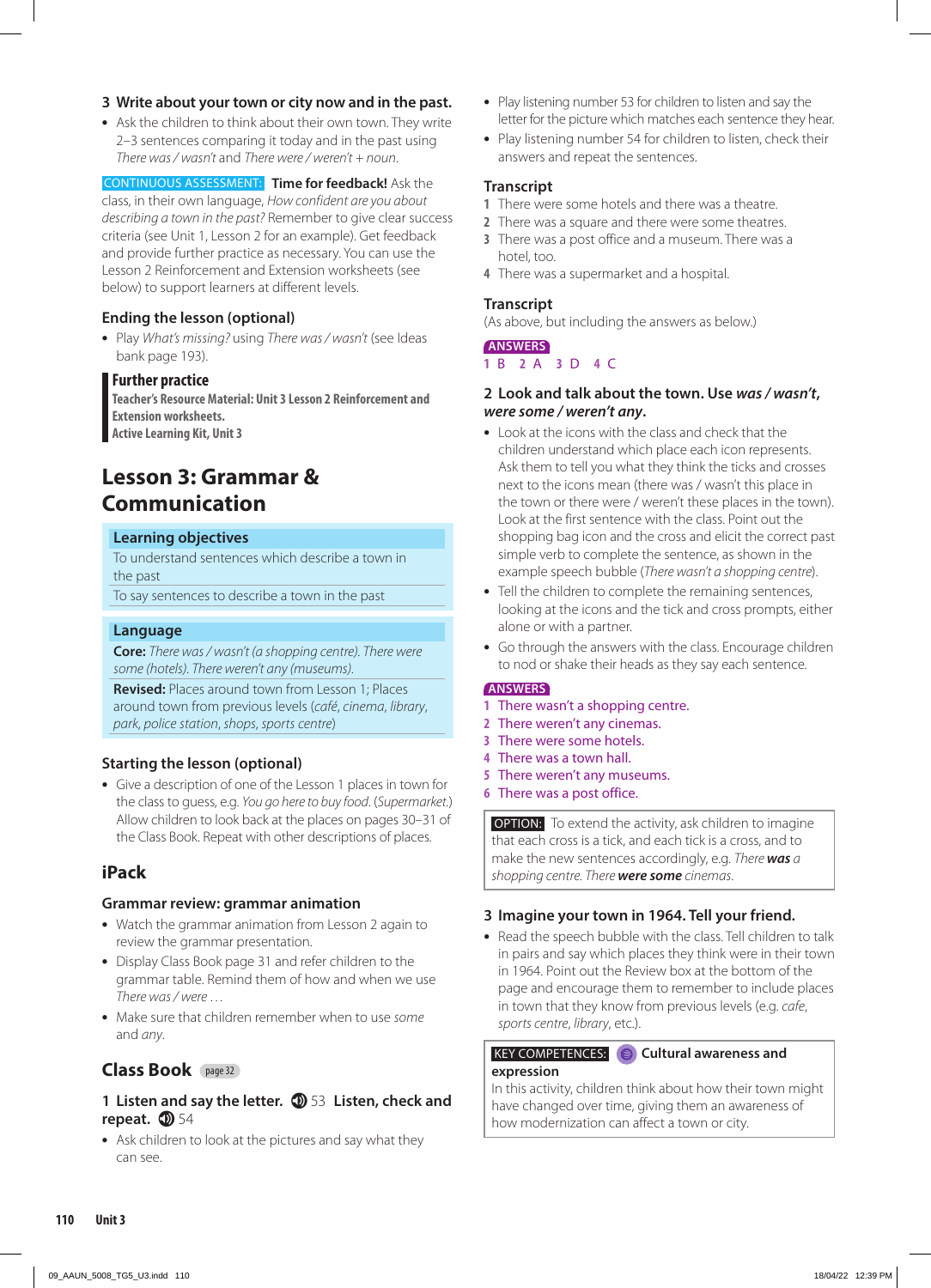# **iPack**

#### **Vocabulary and grammar practice: game**

**•** See instructions for *Gap-fill* on page 189.

# **Activity Book** page 32

#### **1 Look at the town. Write sentences about the places using** *was***,** *wasn't***,** *were* **or** *weren't***.**

**•** Children look at the picture and write sentences about Denton in 1964, using the prompts.

#### **ANSWERS**

- **1** There wasn't a shopping centre in Denton.
- **2** There was a theatre in Denton.
- **3** There weren't any hotels in Denton.
- **4** There were some shops in Denton.
- **5** There was a bus station in Denton.
- **6** There wasn't a square in Denton.

#### **2 Use the words to make sentences about your town in the past.**

**•** Children use the words in the word bank to make sentences about their own town.

#### **ANSWERS**

Children's own answers.

#### **3 Draw a picture of a town. Show your friend. Close your book. Tell your friend.**

#### **ANSWERS**

Children's own answers.

#### **All about grammar** AB page 88

**•** If children haven't already completed the exercises on Activity Book page 88, they can do so now. (For notes and answers, see Lesson 2.)

#### CONTINUOUS ASSESSMENT: **Time for feedback!** Before going on to Lesson 4, ask the class, in their own language, *How confident are you about describing a town in the past?* Remember to give clear success criteria (see Unit 1, Lesson 2 for an example). Get feedback and provide extra practice as necessary (e.g. using the Lesson 3 Grammar worksheet). You may also want to do a mini assessment (see page 22).

#### **Ending the lesson (optional)**

**•** Stick all the places in town flashcards on the board. Write a tick or a cross next to each one, and write 'x 2' next to some flashcards, to represent the plural. Point to each flashcard and ask the class to say whether that place / those places were or weren't in a town, e.g. *There was a museum. There weren't any post offices*.

### **Further practice**

**Teacher's Resource Material: Unit 3 Lesson 3 Grammar worksheet. Active Learning Kit, Unit 3**

# **Lesson 4: Culture & Communication**

#### **Learning objectives**

To learn about famous buildings in the UK To ask for and give directions to places

#### **Language**

**Core:** *Excuse me, can you tell me the way to … ? Go past the (museum). Go straight on. Turn left. Turn right. The (school) is on your left / right.*

**Revised:** Places around town; *bedroom, map, room; There was / wasn't, There were / weren't*

**Other:** *buildings, flag, historical, impressive, palace, queen, tower*

#### **Starting the lesson (optional)**

- **•** Play *The 1964 game* from Lesson 2 again.
- **•** Talk about famous buildings in your country or around the world in the children's own language or English. Ask *What famous buildings do you know? What famous buildings are there in our town? Where are they? Have you visited them? Do you like them? What famous buildings are there in the UK?*

# **iPack**

#### **Culture presentation: 1 Watch. What buildings can you see?**

- 1<sup>st</sup> viewing: Watch Jack's introduction to the culture film and ask the children to tell you what the video is about. (Places to see in London.) Make some predictions as a class about the question *What buildings can you see?*
- **•** Watch the culture film, stopping before the comprehension questions, for the children to check their predictions. Ask the class what they know about the places they saw.
- **•** 2nd viewing: Watch the video again and answer the comprehension task at the end of the film.

 NOTE: Use the Culture and Communication worksheets with the video (see the Teacher's Resource Material). There are two worksheets for this unit – one for Pupil A and one for Pupil B in each pair.

#### **Transcript**

**Jack** Hi! I was in London last week. It was a school holiday. This is my train ticket. I often go to London in the holidays with my family. It's amazing! There are so many great places to see. Have a look at some of them.

#### Culture film:

There are lots of famous buildings in London. This is Buckingham Palace where the Queen lives when she's in London. Look, there isn't a flag flying. This means she isn't at home at the moment.

Many important buildings are near to the River Thames. These are the famous Houses of Parliament. The tower on the right is 'Big Ben' – that's the name of the bell inside the tower. But its real name is Elizabeth Tower.

There are lots of things to do in London. You can visit a museum. This is the British Museum. You can find out a lot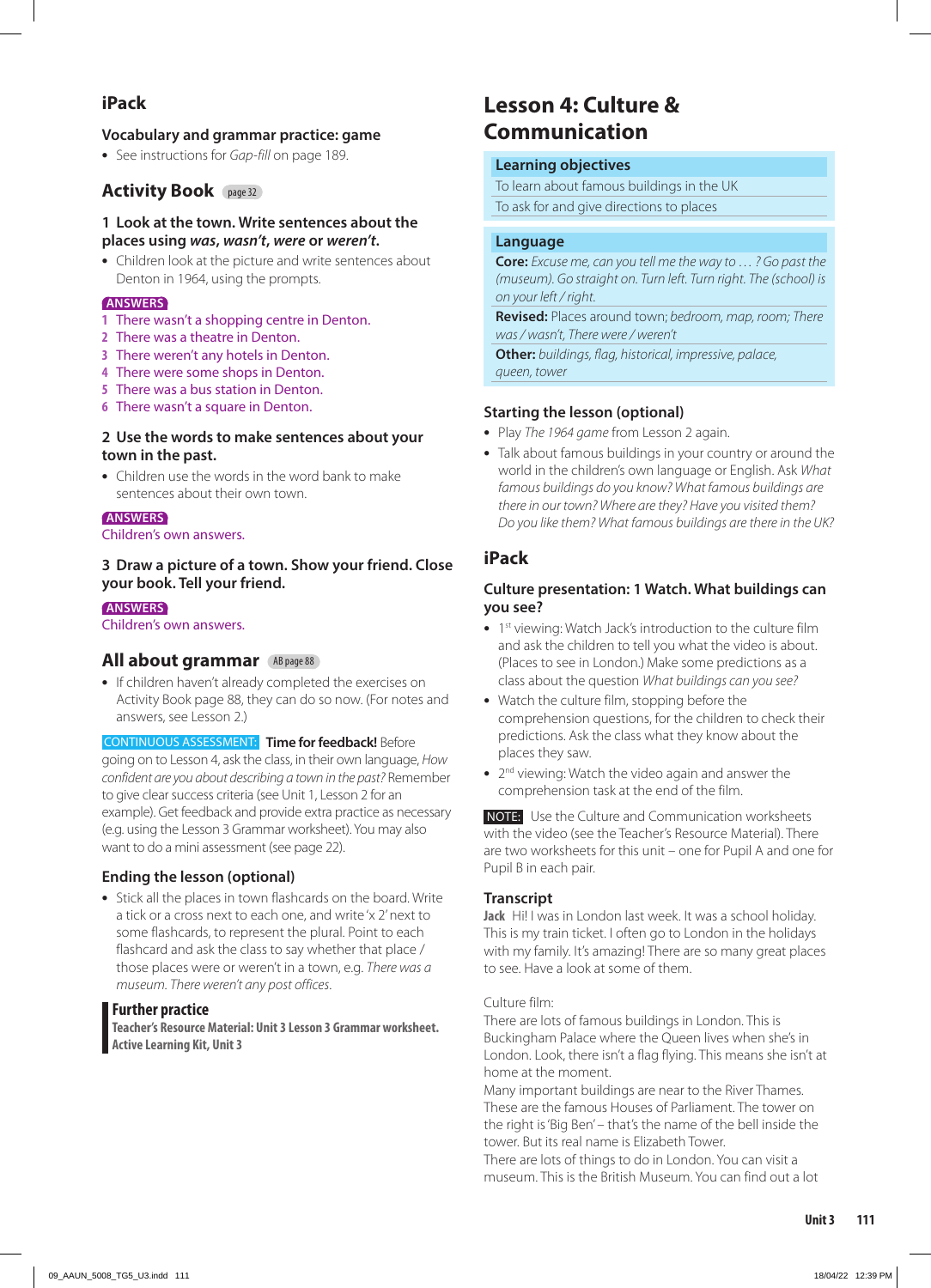about history here. Or you can go to the Natural History Museum to see the dinosaurs!

Do you like going to watch plays? There are more than 150 theatres in London, so you can probably find something you want to watch! There are lots of hotels in London, too. The Ritz Hotel is very expensive. It's got 135 bedrooms and three restaurants. Careful! London is always changing, and the buildings change, too. This is Covent Garden. There was a fruit and vegetable market here fifty years ago, but now it's a shopping district.

#### **ANSWERS**

Buckingham Palace, the Houses of Parliament, Big Ben, the British Museum, the Natural History Museum, a theatre, the Ritz Hotel, Covent Garden

# **CULTURE NOTE: Famous buildings in London**

London has a huge variety of beautiful and historically interesting buildings. St Paul's Cathedral was designed by the famous architect Sir Christopher Wren and was completed in 1710. It was the tallest building in London until 1962. Across the river is the current tallest building in London, The Shard. It is made of glass and steel and is 310 metres high! Tower Bridge is the most recognizable bridge on the River Thames and is often mistakenly referred to as 'London Bridge'. It was built in 1894. There are over 40 theatres in London's West End, some of which date back to the 17th century! Covent Garden's building is one of the grandest markets and was built in the 1830s. The market was modernized in 1974 and stopped selling fruit and vegetables.

# **Class Book** page 33

#### **2 Read and listen. Which places are Jack and Emma messaging about? Why wasn't Jack at school last week? <b>D** 55

- **•** Point to the text message and tell the class that Jack is messaging his friend Emma today. Ask them where they think Emma is from (The Netherlands).
- **•** Ask the children to look at the photos and say any words they know to describe them (*A river, a palace, there are horses, red uniforms, lights, a square,* etc.).
- **•** Play the audio for the children to listen and read. Then answer the two questions.

#### **ANSWERS**

Jack and Emma are messaging about Buckingham Palace and a palace in Amsterdam. Jack wasn't at school last week because there was a school holiday.

 OPTION: Write the numbers 200, 300 and 775 on the board and ask the children to read the message again and tell you what those numbers refer to.

#### KEY COMPETENCES: **Cultural awareness and expression**

Learning about the history of another place and the different buildings in other countries enables the children to learn about similarities and differences to their own culture. It improves their awareness of history and helps them to understand and respect other cultures.

#### **3 Think about how to get to places in your town or city from your school. Write notes.**

- **•** Refer the children to the language in the box for giving directions. Ask them to find the directions Emma gives Jack in her message (*Go straight on and then turn left. Go past the museum and the palace is on the right*). Check the children's understanding. Draw the directions on the board to clarify if necessary.
- **•** Ask the children to think about places in their town and how to get there. Place a town map on the board for support.
- **•** The children write directions from their home to another place in town. Monitor and help throughout.

# **iPack / Class Book** page 33

#### **4** Watch. Discuss how to get somewhere.  $\bullet$  56

- **•** Explain to the class that they are going to watch or listen to two children asking for directions in London. Watch or listen.
- **•** Watch or listen again and pause for the children to repeat the conversation. Repeat as necessary.

#### **Transcript**

- **A** Excuse me, can you tell me the way to Buckingham Palace?
- **B** Yes, of course! Turn right. Go straight on. Go past the hotel and turn left. The palace is on your left.
- **A** Thank you.

#### **Language in action!**

- **•** Refer the class to the *Language in action!* box and read through the dialogue.
- **•** When the children are using the language confidently, put them into pairs or small groups. They take turns to ask for and give directions using the *Language in action!* box for support.

#### **Let's compare culture: What historical buildings are there in your region?**

**•** Discuss the culture question in English and in the children's own language if necessary. Ask *What historical buildings are there in your region? When were they built? Are they big or small? What are they made of? Are there big palaces in our country? Where are they? What are they like?*

# SUSTAINABLE DEVELOPMENT GOALS:

**Goal 9 (Industry, innovation and infrastructure)**

Ask the children if they are surprised that some of the historical buildings in their region are so old. Point out that if buildings are built properly, with good design and good materials, they will last a long time. Ask them to think about any modern public buildings in your town or region (theatres, museums, libraries, etc.). Do they think that these buildings will last for hundreds of years, too? Why? / Why not?

# **Activity Book** page 33

#### **1 Read and complete the dialogue.**

**•** The children read the text message and complete it using the words in the word bank. Ask them to read it through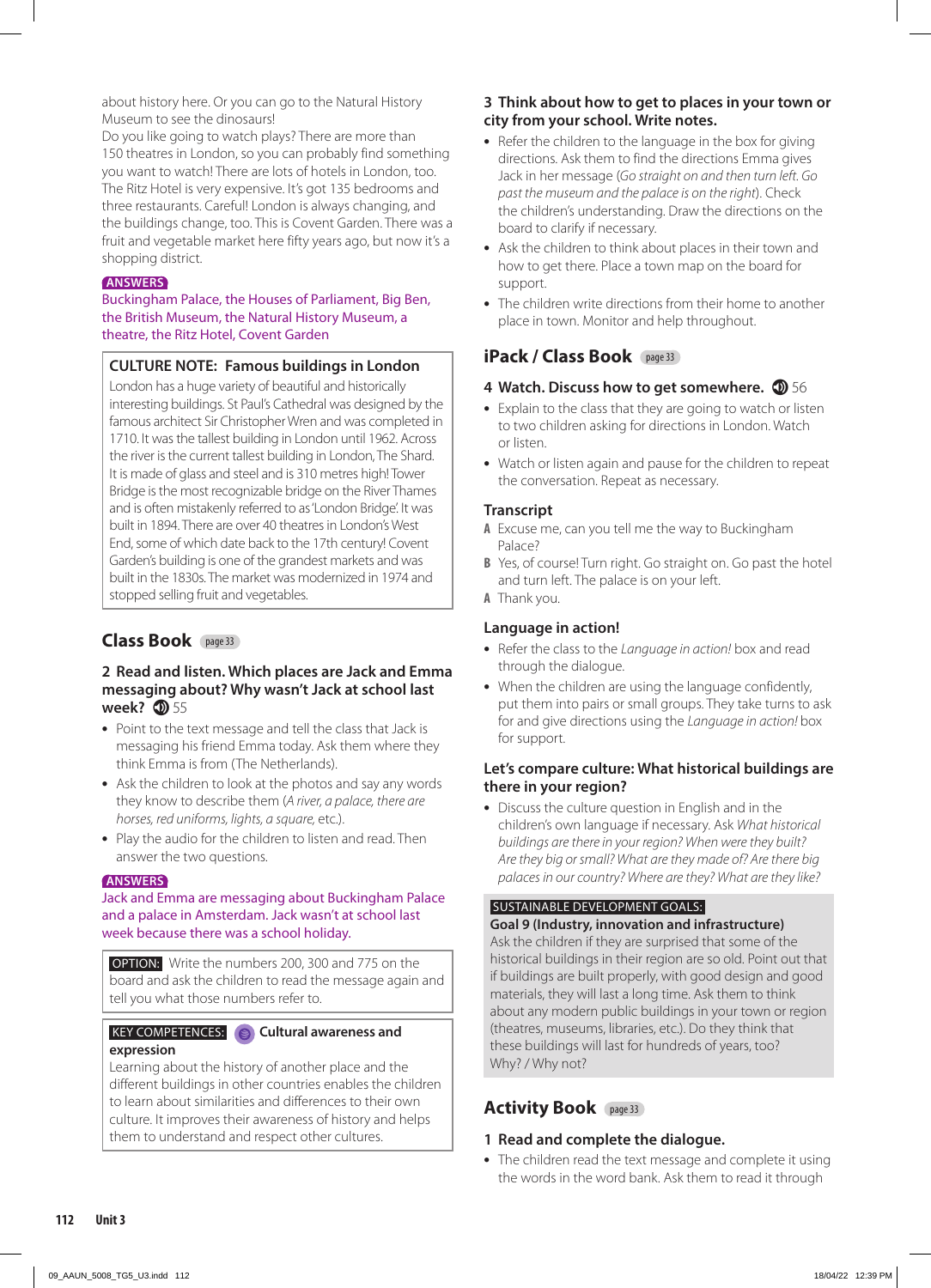first and then read it again and complete. Check in pairs before feeding back.

#### **ANSWERS**

**1** palace **2** theatres **3** museum **4** turn **5** straight **6** right

#### **2 Write six places that are in your town or city.**

**•** Brainstorm ideas as a class first for support.

#### **3 Write directions from your home to two places in your town or city. Use Activities 1 and 2 to help you.**

**•** The children choose two of the places they wrote in Activity 2 and write directions to get there from their home. Refer them to Activity 1 and the *Language in action!* box for support.

#### **Extra**

**•** Fast finishers write directions to two more places they listed in Activity 2. Ask them to check their ideas in pairs if you have time.

#### **Ending the lesson (optional)**

**•** Play *High five* using *Excuse me, can you tell me the way to … ?* (see Ideas bank page 192).

ASSESSMENT OPPORTUNITIES: The *Language in action!* activity is an opportunity to assess the children's speaking development. Assessment grid and notes are provided in the Teacher's Resource Material.

#### **Further practice**

**Teacher's Resource Material: Unit 3 Culture and Communication worksheets (different worksheets for Pupil A and Pupil B in each pair).**

**Active Learning Kit, Unit 3**

# **Lesson 5: Story & Vocabulary**

#### **Learning objectives**

To follow a story

To learn six adjectives to describe how people are feeling

To understand sentences about the past (using *was /* 

*were / wasn't / weren't*)

To discuss the story value

#### **Language**

**Core:** *bored, excited, friendly, happy, scared, worried*

**Revised:** Animals; Directions; Places around town; *bridge, dark, sad; There was (a Roman town)*. *There were (20,000 people)*.

**Other:** *79 AD, destroyed, destruction, drama, historical, lost, market, safe, smoke, volcano; Let's follow him! He knows the way to escape.*

#### **Starting the lesson (optional)**

**•** Play *Over-under* to review places around town (see Ideas bank page 191).

### **iPack**

#### **Vocabulary and grammar review and presentation: story animation**

#### **1 Watch.**

- **•** Tell the children they're going to watch another story animation with Jack. Pause after Jack's introduction and ask *What's the story about?* (A historical story based on facts about the destruction of Pompeii.)
- **•** With books closed, watch the story. Ask *What happens in the story?* (The story is set in Pompeii, a Roman town in 79 AD. Two friends, Lucius and Olivia, escape the volcano with the help of their dog, Max. They are safe but the town of Pompeii was destroyed.)

#### **Transcript**

**Jack** This is the story of the destruction of Pompeii, a town near Rome in Italy. It's a historical story based on facts. Let's find out what happens.

**•** See Class Book pages 34–35 for the story transcript.

#### **Vocabulary presentation: flashcards (optional)**

**•** Click through the flashcards in the Resources section of the iPack to introduce the new vocabulary. Repeat several times, encouraging the children to remember the words.

# **Class Book** pages 34–35

#### **2 Read and listen. Find the adjectives in the**  story. **1**57

- **•** Point to the photo at the top of the page and ask *What can you see?* (A volcano.) *What type of story is it?* (A historical story based on facts.)
- **•** Play the story audio for the children to read and follow in their Class Books.
- **•** Check comprehension: *What year is the story from?* (79 AD.) *How many people lived in Pompeii?* (20,000.) *What were they like?* (Happy and friendly.) *How old was Lucius?*  (Eleven.) *Who is his best friend?* (Olivia.) *Where do they go?* (To the market.) *Why can't they see the sun?* (The sky is dark with smoke from the volcano.) *How did the people feel?* (Scared and worried.) *Can they cross the bridge?* (No.) *Why not?* (There isn't a bridge.) *How do they escape?* (They follow Max, the dog.) *How do they feel when they follow Max?* (Happy and excited to escape.) *Was the town safe?* (No. It was destroyed.)
- **•** Ask the children to look at the six words in the word bank on page 34. Read them as a class. Tell the children to find the words in the story. Ask the children what the words mean, in their own language or in English.
- **•** Use the flashcards to review the new words.

#### **ANSWERS**

happy: frames 1, 2, 4, 7 scared: frames 3, 5, 8 bored: frame 2 friendly: frame 1 excited: frame 7 worried: frames 4, 8

#### ALL ABOUT VALUES: **How can animals help us?**

Remind the class of who helps the children in the story. How does Max help them? How do they help Max? How do the children feel when Max helps them? Talk to the children, in their own language, about helping animals and animals helping them and why it's important.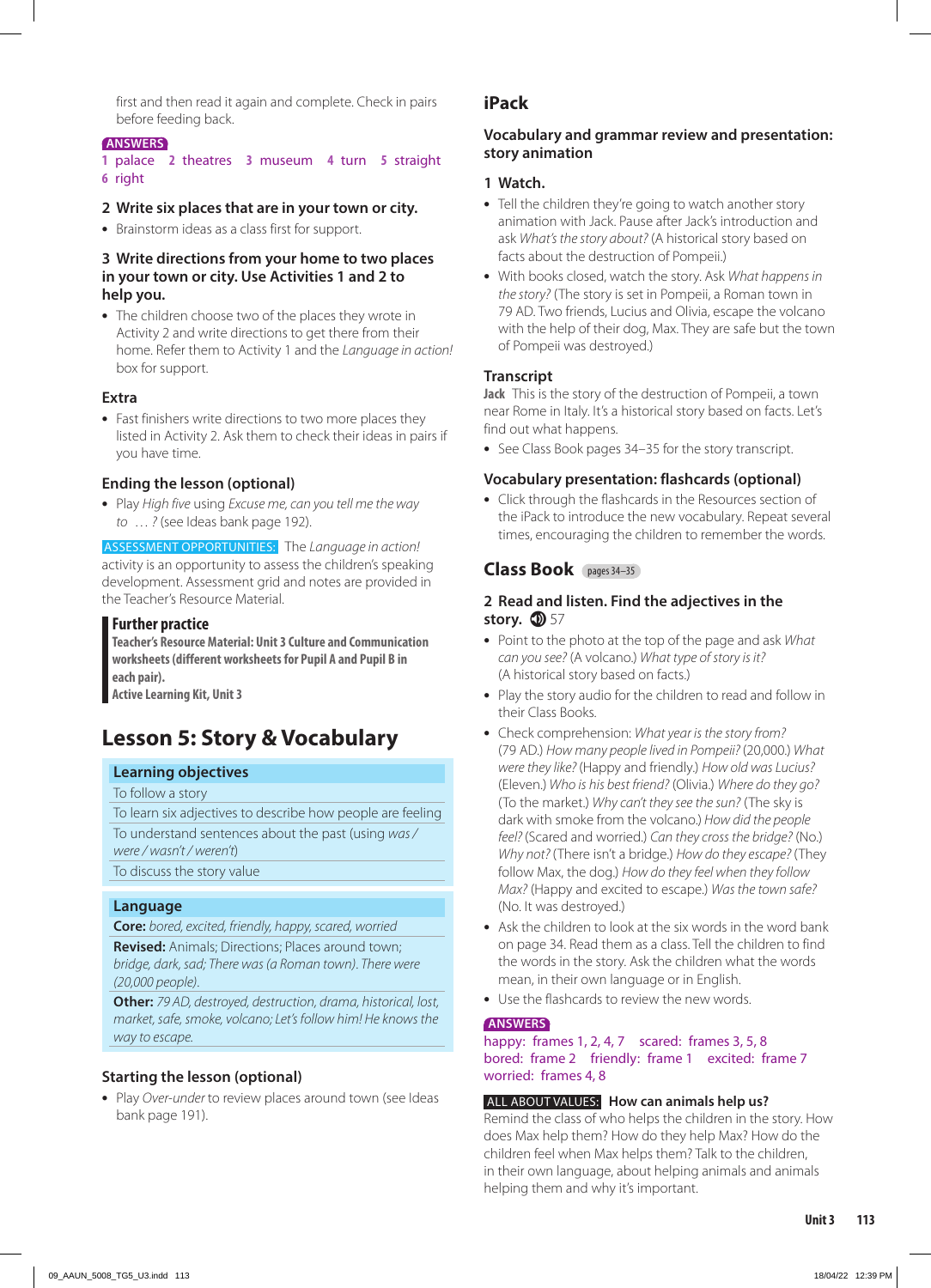#### SUSTAINABLE DEVELOPMENT GOALS:

#### **Goal 15 (Life on land)**

Ask the children if they can think of jobs that dogs do to help people. Help them to think of guide dogs, hearing dogs, police dogs, rescue dogs, etc. You may like to tell them about seizure-alert dogs who are trained to activate an electronic alert when their owner becomes ill. Dogs are very intelligent, which is why they can be trained to help people. The same is true for other working animals such as horses, elephants and monkeys. Point out that it is important to treat all animals well, and not only those animals who help us.

#### KEY COMPETENCES: **Citizenship**

Discussing the interaction between people and animals reminds children that animals are important and that treating animals well is a sign of a civilized society.

#### **3 Write** *True* **or** *False***. Correct the false sentences.**

- **•** The children read the sentences. Check any words they may not know and focus them on the key words that will help them find the answers.
- **•** The children read the story again and answer the questions in their notebooks. They correct the false sentences. Check in pairs before feeding back.

#### **ANSWERS**

 False: There were 20,000 people in Pompeii. **2** True False: Lucius was eleven years old. **4** False: Max was Lucius's dog. / Olivia was Lucius's friend. **5** True False: The family were worried.

#### **4 Listen to Jack and his friends. What do you think about the story? 1**58

**•** See notes on page 77.

#### KEY COMPETENCES: **Cultural awareness and**

#### **expression**

Reading a historical story helps children to develop awareness of different literary genres. It also enables them to find out about a culture from the past (in this case, Roman civilization).

#### **WEB SEARCH: Where's Pompeii? Can you visit it today?**

**•** Put the children into pairs to find the answers. Choose a child-friendly website before class for the children to use.

# **iPack**

#### **Vocabulary practice: game**

**•** See instructions for *Pelmanism* on pages 187–188.

# **Activity Book** page 34

#### **1 Read and complete Alfie and Jack's review of the story.**

#### **ANSWERS**

**1** Pompeii **2** volcano **3** happy **4** worried **5** scared **6** bored **7** excited **8** friendly

#### **2 What do you think about the story? Circle a word and complete your review.**

- **•** See notes on page 78.
- **3 Do you help animals? Circle** *Yes* **or** *No***. Write.**
- **•** The children think about how they help animals and read the sentences and circle *Yes* or *No*. Invite them to read their score rating.
- **•** They complete the sentence about what they do to be nice to animals.

#### **Extra**

**•** Fast finishers consider what happens next in the story using the questions as prompts. They write their ideas in their notebooks. Ask the children to share their ideas with a partner or the class.

#### **Ending the lesson (optional)**

**•** Play *Mime it* with the different story frames (see Ideas bank page 193). Children have to guess and say which frame is being mimed.

 KEY COMPETENCES: **Cultural awareness and expression**

Acting out the story enables children to express themselves in an artistic and kinaesthetic way. This helps them understand the feelings of the characters in the story.

CONTINUOUS ASSESSMENT: You may find it useful to administer a mid-unit assessment at this point, to check on how well children have learned the core language from Lessons 1 to 5. For suggestions on how to do this, see the notes on page 22 ('Mid-unit assessment'). Alternatively, you may prefer to assess after Lesson 6, when children have had more chance to practise using the story structure.

### **Further practice**

**Teacher's Resource Material: Unit 3 Story playscript; Unit 3 Word skills worksheet. Active Learning Kit, Unit 3**

# **Lesson 6: Story, Grammar & Communication**

#### **Learning objectives**

To use the past simple and adjectives to describe how people were feeling

#### **Language**

**Core:** Past simple: *to be: I / He / She was / wasn't (scared). We / You / They were / weren't (happy).*

**Revised:** Adjectives; Places around town; *bored, excited, friendly, happy, scared, worried*

**Other:** *last week(end), on (Saturday), yesterday*

#### **Starting the lesson (optional)**

**•** Play *Anagram game* to review the adjectives and places around town (see Ideas bank page 193).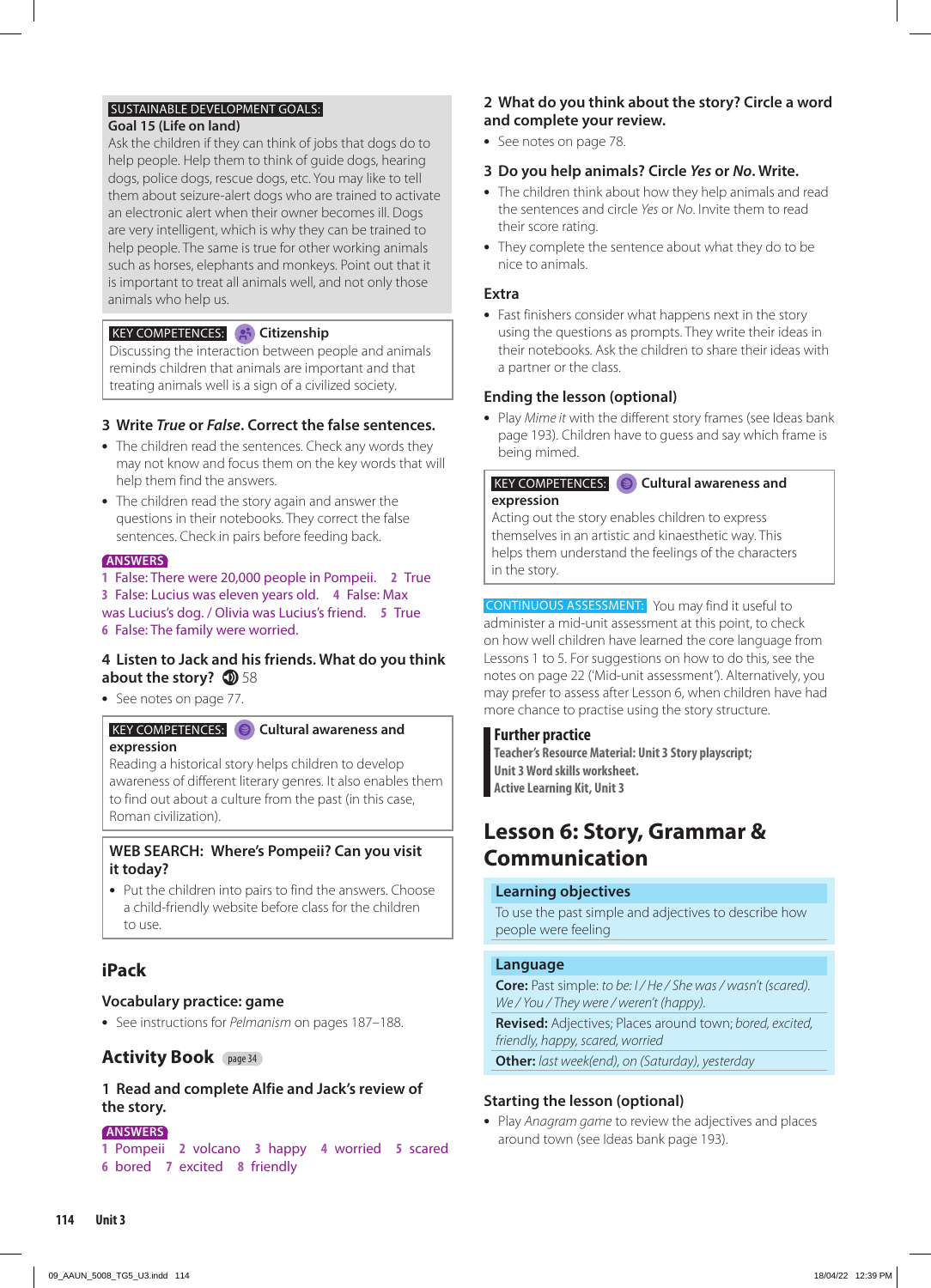# **iPack**

# **Story review 157**

- **•** Ask the children what they remember from the story: *Who's in the story? When and where is the story set? What animal is in the story? Where are the children when the volcano erupts? How do the children feel? How does Max help them? How do they feel at the end of the story?*
- **•** Watch (or listen to) the story again to confirm answers.

#### **Vocabulary review: flashcards (optional)**

**•** Click through the flashcards in the Resources section of the iPack to remind children of the new vocabulary.

# **Class Book** page 36

#### **1 Read and say. Find the answers in the story.**

- **•** Tell the class these are four sentences from the story. There is a word missing in each. Ask the children to read the story on pages 34–35 again and find the missing words. Ask the children to tell you who says each line.
- **•** Elicit what verb the missing words are (*to be*) and then ask if the sentences are about the past or the present (The past).

#### **ANSWERS**

**1** was **2** was **3** were **4** weren't

# **iPack**

#### **Grammar animation: 2 Watch.**

- **•** Ask the class to tell you some negative sentences in English. Remind them that they already know how to make lots of negative sentences, e.g. *I can't sing. We haven't got a football. It isn't cold*. Review how we change affirmative sentences to negative sentences using the examples they gave (by adding *not* or the contraction *n't*).
- **•** Explain that today they will learn how to make negative sentences in the past using the verb *to be* and adjectives. Play the grammar animation. Check that children understand the grammar point.
- **•** Display the Class Book page and refer children to the grammar table (or ask them to look at it in their books). Explain that the sentences talk about states and feelings in the past. Point out how we use *was / wasn't* with *I / He / She* and *were / weren't* with *They / We / You*.
- **•** Say an example sentence from the grammar table to talk about yesterday. Ask 2–3 confident children to give you more examples.

# **Class Book**

#### **3 Beat the clock. How many sentences can you say in 2 minutes?**

**•** Put the children into pairs. Ask them to take turns saying sentences using the grammar table for support. Ask them to count the number of sentences they say in two minutes. Set a timer. Monitor, help and praise throughout.

 OPTION: Brainstorm some past simple time expressions for the children to add to their sentences, e.g. *this morning, yesterday*, *last week / month / year*, *in 2016,* etc. This will challenge more confident children with longer sentences and support less confident children with added meaning.

#### KEY COMPETENCES: **Linguistic communication**

Speaking in a controlled activity allows children to use the language in a safe and supported way. This gives them the confidence to speak and will help them develop accuracy.

#### **4 Look, read and say sentences about yesterday using** *was***,** *wasn't, were* **or** *weren't.*

- **•** Ask the children to look at the pictures and say what they can see. Read the adjectives below each picture.
- **•** Read the example in the speech bubble and tell the children to point to the correct picture.
- **•** Put the children into pairs. They take turns pointing to a picture for their partner to say a sentence using the past simple in the affirmative or the negative. Remind children to use the correct form of the verb *to be*.

#### **ANSWERS**

**1** They weren't friendly. **2** She was scared. **3** He was bored. **4** They were happy. **5** She wasn't worried. **6** He wasn't excited.

#### **5 Think of a time when you were happy, bored, scared, excited or worried. Tell a friend where you were.**

- **•** Point to the girl at the bottom of the page and read the speech bubble. Tell the class she's talking about how she felt last week (in the past).
- **•** Ask the children to think about something they did last week and how they felt when they did it. Brainstorm some ideas first if necessary. Put the children into pairs to tell their partner. Monitor, help and praise throughout.

 MEDIATION: This exercise requires the children to work together in pairs to exchange information. Encourage them to explain the task to each other, using their own language as necessary, and to use mime to convey the emotion they felt.

#### **Star question (optional)**

**•** Ask the children to recall what their partner told them about last week. They write 2–3 sentences in their notebooks. Ask them to check with their partner if they remembered correctly.

# **iPack**

#### **Vocabulary and grammar practice: game**

**•** See instructions for *Cloudburst* on page 187.

# **Activity Book** page 35

#### **1 Listen and number the pictures. 1** 59

**•** The children listen to the dialogue from the three story frames and write the numbers 1–3 next to the correct pictures.

# **Transcript**

**1 Narrator** The children were excited. They were very happy to see Max.

**Lucius** Max is a good dog. He knows the way to escape. **Olivia** Look! He's crossing the road. Let's go!

**2 Lucius's father** Here they are! Oh, Lucius and Olivia, you're safe! We were very worried. **Olivia** Max, you're a fantastic dog! We love you! **Max** Woof! Woof!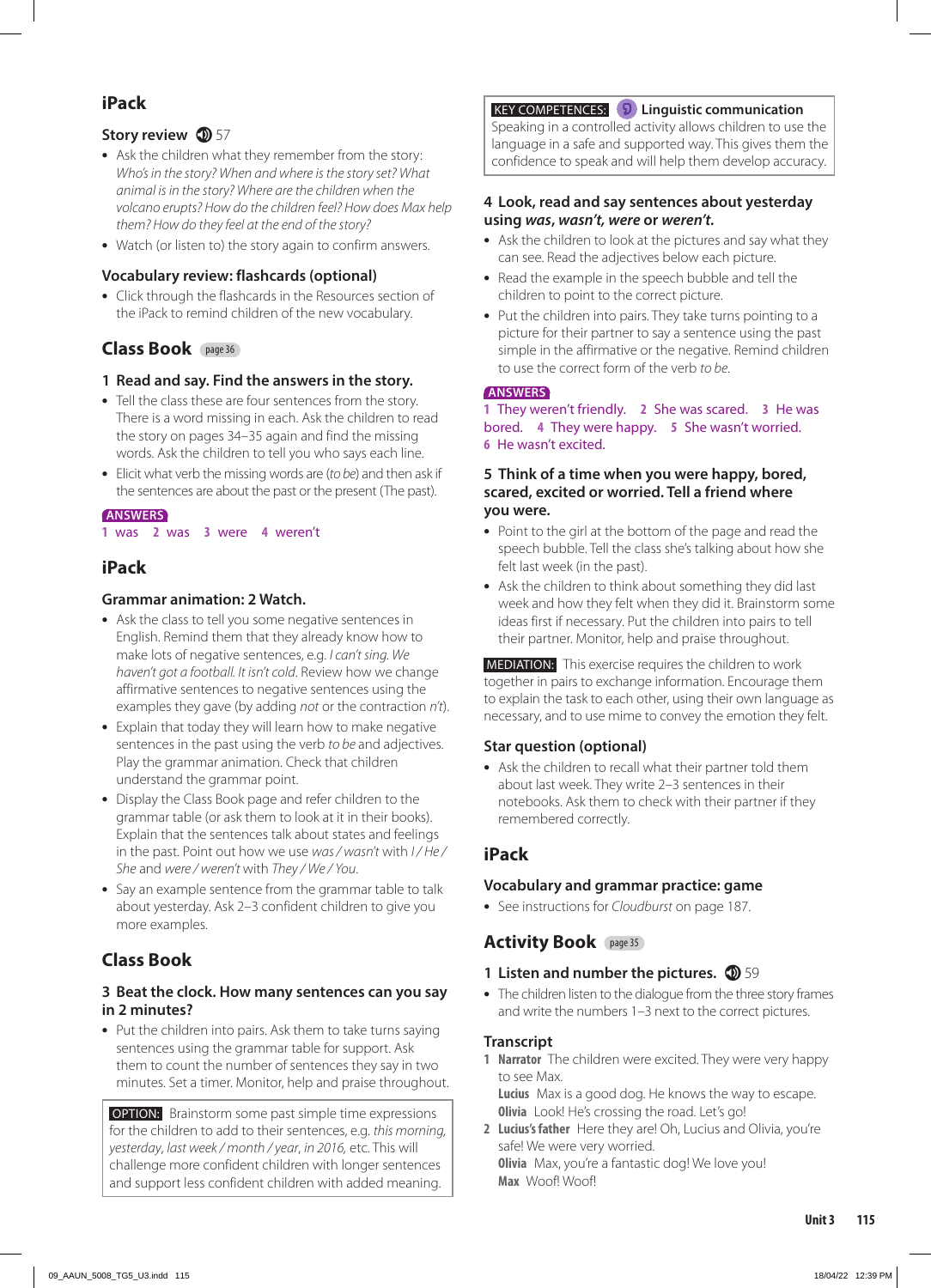**Narrator** The children weren't scared any more. They were safe. But Pompeii was destroyed.

**3 Narrator** Lucius was eleven years old. He was from Pompeii. Max was his dog. His best friend was Olivia. **Olivia** Hi, Lucius! I was bored at home. **Lucius** Hi, Olivia! I'm happy you're here! Let's go to the market.

**ANSWERS**

#### **A** 2 **B** 1 **C** 3

#### **2 Complete the sentences with** *was, wasn't, were* **or** *weren't***.**

**•** The children read and complete the sentences with the correct form of the verb *to be*.

#### **ANSWERS**

- **1** was, were **2** was, was **3** weren't, were
- **4** were, wasn't **5** were **6** weren't, was

#### **3 Write sentences with** *was, wasn't, were* **or** *weren't***.**

**•** The children use the prompts to write two sentences using *was / wasn't / were / weren't*.

#### **ANSWERS**

- **1** Carla was at the supermarket last weekend. She was bored.
- **2** Paul and Susan were at the museum yesterday. They were excited.
- **3** Adrian was at the hospital last week. He wasn't worried.
- **4** Anna and Tom were at the shopping centre on Saturday. They weren't happy.
- **5** My parents were at the cinema last weekend. They were scared.
- **6** We were at the town hall yesterday. We were friendly.

# **All about grammar** AB page 89

#### **1 Look and complete using the correct form of**  *to be* **and an adjective.**

- **•** Review how we use the past simple of *to be* and adjectives. Remind the children how we use *was* and *were* for different pronouns. Clarify in the children's own language if necessary.
- **•** The children look at the pictures and complete the sentences using an adjective from the word bank.

#### **ANSWERS**

**1** were worried **2** was happy **3** weren't friendly **4** was bored **5** were excited **6** wasn't scared

#### **2 Order the words and write sentences using the correct form of** *to be***.**

**•** The children write sentences, changing the verbs in the prompts according to the pronoun.

#### **ANSWERS**

- **1** I was cold yesterday.
- **2** My friends were worried last weekend.
- **3** I wasn't hungry this morning.
- **4** My sister was scared last night.
- **5** We weren't happy on Monday.
- **6** They were tired this morning.

#### **3 Write true sentences for you. Use Activity 2 to help you.**

**•** The children write two or three sentences about themselves using the activities on the page for support.

CONTINUOUS ASSESSMENT: **Time for feedback!** Using your usual feedback routine, ask children, in their own language, how confident they feel about the new story vocabulary and about describing how people felt in the past. Use the Lesson 6 worksheets to provide further practice as necessary.

#### **Ending the lesson (optional)**

**•** Play *Who was it?* (see Ideas bank page 196).

#### **Further practice**

**Teacher's Resource Material: Unit 3 Lesson 6 Reinforcement and Extension worksheets; Unit 3 Lesson 6 Grammar worksheet; Unit 3 Word skills worksheet. Active Learning Kit, Unit 3**

# **Lesson 7: Integrated skills & Communication**

#### **Learning objectives**

To sing and understand a song about a day trip to London To distinguish between the sound and spelling for /θ/ and /ð/

To use the unit language in a pairwork activity

#### **Language**

**Revised:** Adjectives; Places around town; Past simple: *to be: I / He / She was / wasn't (excited). We / You / They were / weren't (happy). There was (lots to do). There were (museums).*

**Core sounds:** /θ/ *thirsty, thirty, three, Thursday;* /ð/ *father, mother, there*

**Other:** *all aboard, day trip* 

#### **Starting the lesson (optional)**

**•** Play *Error correction* to review the unit vocabulary (see Ideas bank page 195).

# **iPack**

#### **1 Watch.**

**•** The children watch and listen to Jack, Lisa and Alfie introduce their next song. Ask *What's the song about?* Take ideas from the class before you watch, then play the video. (It's about London.)

#### **Transcript**

**Alfie** Hi. How are you? Are you enjoying listening to our songs?

**Lisa** Today's song is a really good one! **Jack** It's about London. You might know some of the places.

# **Class Book** page 37

#### **2 Read the song. How do they feel about visiting London? Listen and check.**  $\mathbf{\mathcal{D}}$  60

- **•** Ask the class to read the song silently and write how Alfie, Lisa and Jack feel about visiting London. Ask them to compare their answer with a partner.
- **•** Play the song for the children to listen again and check. They tick their answers when they hear them.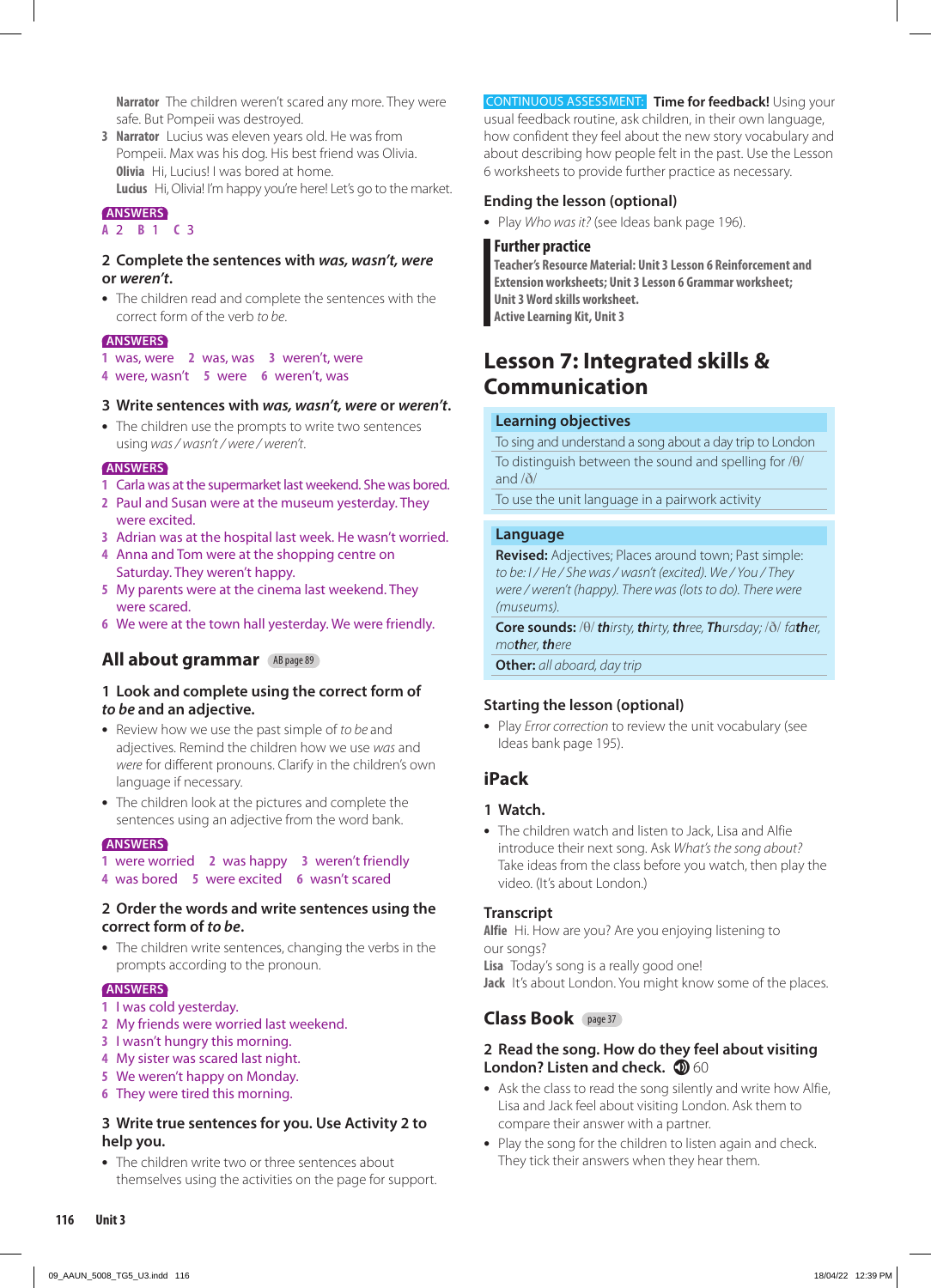#### **ANSWERS**

happy, excited / They loved every minute of it.

#### **3** Sing. Do you like the song? Use these words.  $\mathbf{\mathcal{D}}$  60

**•** See notes on page 67.

#### SUSTAINABLE DEVELOPMENT GOALS:

**Goal 9 (Industry, innovation and infrastructure)** 

Ask the children if they have ever been to London or seen any photos of it. If possible, show them some images of London. Talk with the class about big cities – how do they compare with smaller places? What do cities have that smaller towns don't? (Help them to think about cultural opportunities, job opportunities, variety of architectural styles, etc.) What sort of jobs do people do in big cities?

#### **4 Listen and repeat.**  $\Phi$  61

- **•** Refer the children to the pronunciation box. Point to the two sounds and say them. Write them on the board. Tell the children these are two ways of pronouncing the letters *th*. Focus on the difference between the sounds. Ask the children to place a hand to their throat to feel the difference. /θ/ is soft and unvoiced so they shouldn't feel anything on their throat.  $\delta/$  is harder and voiced so they should feel a hum or a vibration.
- **•** Play the audio for the children to listen and repeat the words. Write the words on the board. Point to the words in a random order for children to read and say.

#### **5** Listen and repeat the tongue twister.  $\mathbf{\mathcal{D}}$  62

**•** See notes on page 67.

#### **Exam practice** AB pages 99-100

#### **6 Work in pairs. Complete your speaking cards. Play.**

- **•** Show the class the cut-out card and tell them to turn to pages 99–100 in their Activity Books and cut out the top card for Unit 3 along the dashed lines. Check they don't cut out the bottom card.
- **•** Put the children into pairs. One child is A and the other is B. Ask the children to look at side A or B on their card and look at what they can see. Explain that they both have different information. A will tell B what they did on a particular day and how they felt. B listens and writes the day of the week and circles the feeling. They then reverse roles. Do an example with a confident child, if necessary.
- **•** Refer the class to the two children at the bottom of the Class Book page and read the speech bubble. Remind the children of the structure they are using. They take turns saying a sentence to say where they were on a particular day and how they felt. Monitor, praise and help throughout.

#### **KEY COMPETENCES: Personal, social and learning to learn**

Practising functional language in class using an exam practice activity helps to prepare children for this type of test context and reminds them of the importance of using the target language.

#### **English at home**

**•** Encourage the children to say the tongue twister to their family.

# **iPack**

#### **Pronunciation: game**

**•** See instructions for *Phonics matching* on page 188.

#### **Activity Book** page 36

#### **1 Listen. Read and complete to make new verses. <b>D** 60

- **•** Play the song for the children to listen and sing.
- **•** The children complete the missing information in the song using the words in the word bank to make their own invented verses. Remind them to think about if they need to use an adjective or a noun. Put the children into pairs to sing or read their verses.

#### **2 Listen to the tongue twister and underline the** /θ/ **sounds and circle the**  $\frac{\delta}{\delta}$  **<b>sounds. 1** 62

- **•** Play the audio for the children to listen to the tongue twister again. They underline the words with the /θ/ sound and circle the words with the /ð/ sound.
- **•** In a less confident class, pause the tongue twister after each line to give the children time to think about the sounds.

#### **ANSWERS**

#### /θ/ sounds: thirty, thirsty, three thirty, Thursday /ð/ sounds: father, mother, there

#### **3 Write more words with the** /θ/ **and the** /ð/ **sounds.**

**•** Ask the children to think of and write more words with these sounds in the correct columns. They may use their Class Book for ideas.

# **iPack**

#### **4 Watch. Sing karaoke. 1 60, 63**

- **•** Watch the song animation again (or play the with-words audio version, i.e. listening number 60) and encourage children to sing along. They can look at the words in the Class Book to support them.
- **•** Play the karaoke version of the song for children to sing with just the backing track. (You can use the karaoke version of the animation on the iPack or the karaoke audio version, i.e. listening number 63.)
- **•** Ask if any children would like to perform to the class using the karaoke track.

#### **Extra**

**•** Challenge fast finishers to say the tongue twister as fast and as accurately as they can, in pairs.

#### **Ending the lesson (optional)**

**•** Play *First sounds* (see Ideas bank page 196).

ASSESSMENT OPPORTUNITIES: The speaking cards activity is an opportunity to assess the children's speaking development. Assessment grid and notes are provided in the Teacher's Resource Material.

**Further practice Active Learning Kit, Unit 3**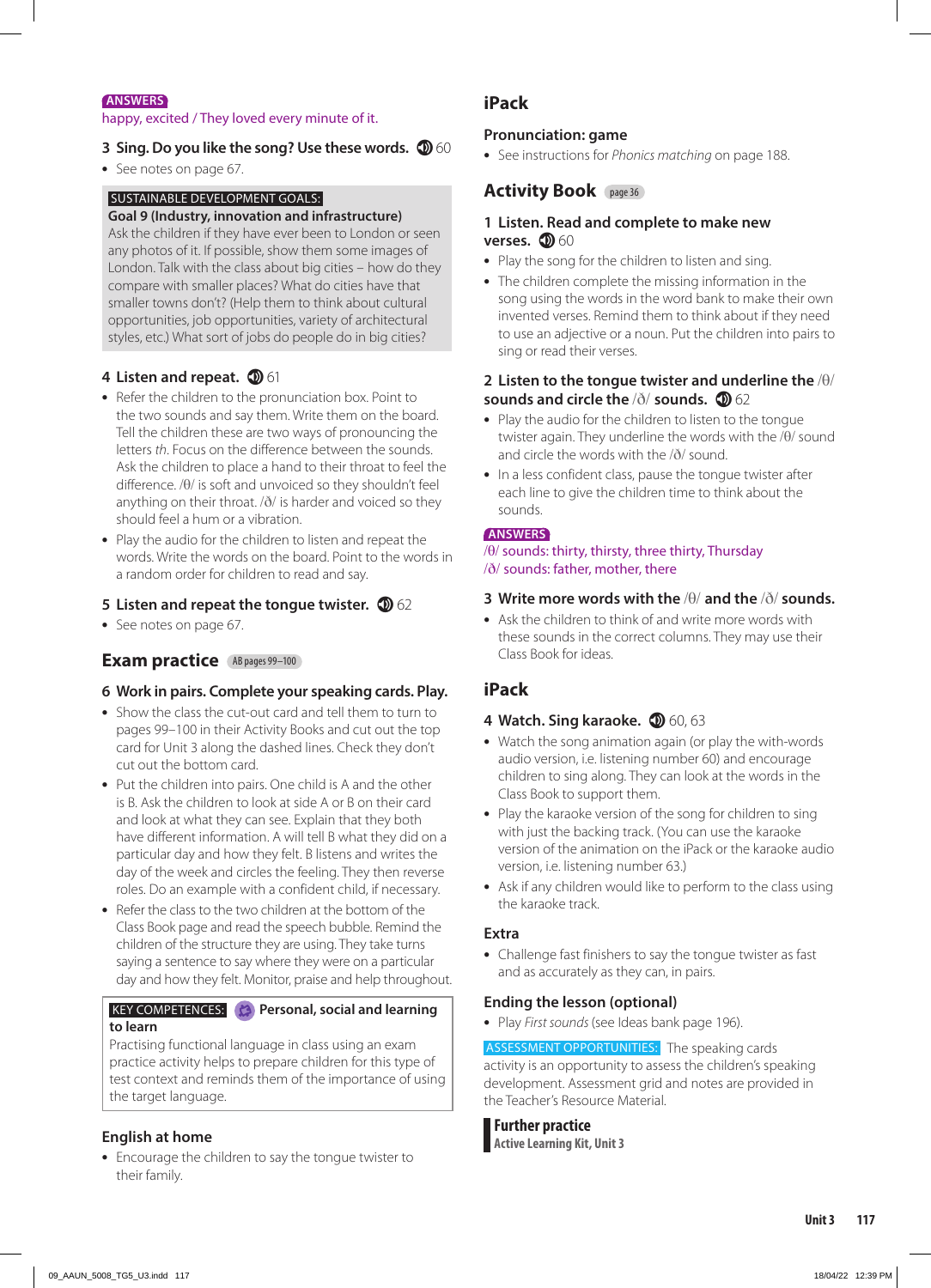# **Lesson 8: Language review & Communication**

#### **Learning objectives**

To practise the unit language

To practise buying a ticket for the cinema or theatre

#### **Language**

**Core:** *Can I have two tickets for Spider-Man*, *please? Yes, of course. When do you want to go?*

**Revised:** Adjectives; Places around town; *last week(end), yesterday;* Past simple: *to be: I / He / She was / wasn't (excited). We / You / They were / weren't (at the cinema).* 

**Other:** Prices; Times; *late*

#### **Starting the lesson (optional)**

**•** Play *Toss a word* to review the unit vocabulary (see Ideas bank page 195).

# **Class Book** page 38

#### **1 Listen to Jack and his friends. Which 5 places do**  they mention? **164**

**•** Ask the children to read the words in the word bank. Play the audio for them to listen and write the five places they hear mentioned in their notebooks.

#### **Transcript**

**Lisa** Hello, Jack! How are you? So, do you like living in this new town?

**Jack** Yes, I do. It's great! There are so many places to see and so many things to do. I think my favourite place is the museum.

**Alfie** Really? Why do you like it?

**Jack** Because it's so interesting. Yesterday I was bored at home so I went to the museum. How about you? How was your weekend?

**Alfie** It was really good, thanks. I was at the shopping centre on Saturday – I've got a new tennis racket! What about you, Lisa?

**Lisa** My weekend was amazing! It was my birthday so there was a special trip for me to the theatre. We were nearly late for the play though because there were so many cars in the square.

**Jack** Oh, no! Why?

**Lisa** Oh, there was a concert at the town hall.

**Jack** Were you worried?

**Lisa** Yes, we were worried, but I was really excited about going to the theatre, too.

**Jack** How was the play?

**Lisa** It was fantastic! I want to go and see it again!

#### **ANSWERS**

#### a museum, a shopping centre, a theatre, a square, a town hall

#### **2 Listen again. Read and answer. 1**64

- **•** Read the questions and ask the children to consider the possible answers.
- **•** Play the audio again for the children to listen and write the missing words in their notebooks. Check in pairs before feeding back.

#### **ANSWERS**

**1** He was at the museum. **2** He was at the shopping centre. **3** It was her birthday. **4** Because there were lots of cars in the square. **5** No, she was worried and excited. **6** Yes, it was. It was fantastic!

#### **3 Look at the pictures for 1 minute. Cover and say.**

- **•** Tell the children they have one minute to look at the five pictures and think about the places and feelings they can see. Set a timer.
- **•** Ask the children to close their books or cover the pictures with their notebooks. Put the children into pairs to take turns saying a place they can remember for their partner to say the correct adjective. Monitor and praise throughout.

#### **ANSWERS**

#### museum – happy, theatre – scared, post office – bored, square – worried, town hall – excited

#### KEY COMPETENCES: **Linguistic communication**

Using images to review and recycle language helps children give it context and provides the children with a memorable activity.

#### **4 Look at the pictures in Activity 3 again. Read and say using** *was, wasn't, were* **or** *weren't***.**

- **•** Remind the class which pronouns we use *was* / *were* with and what the negative forms are. Read the first sentence and elicit the answer. Explain that we can use the verb *to be* in the past to talk about where we were, as well as how we felt (*She was at the museum*). Point out how we use  $at + the + place.$
- **•** Put the children into pairs. They look at the pictures in Activity 3 and take turns saying the completed sentences for each picture using the correct form of the verb *to be*.

#### **ANSWERS**

- **1** She was at the museum. She wasn't at the library.
- **2** They were scared. They weren't happy.
- **3** He was at the post office. He wasn't friendly.
- **4** He was worried. He wasn't with a friend.
- **5** They weren't bored. They were excited.

# **iPack**

#### **5 Watch. Do the role-play with your friend. Go to page 83.**

**•** The children watch the role-play. Ask *What are they talking about?* (Buying tickets for a film.) Elicit the questions they ask: *Can I have two tickets for Spider-Man, please? When do you want to go?* Then elicit the answers and the price of the tickets.

#### **Transcript**

**Lisa** Can I have two tickets for *Spider-Man*, please? **Assistant** Of course. When do you want to go? **Lisa** On Friday at six thirty, please. **Assistant** OK. That's £14.20. **Lisa** Here you are. **Assistant** Thank you. Here are your tickets. **Lisa** Thanks.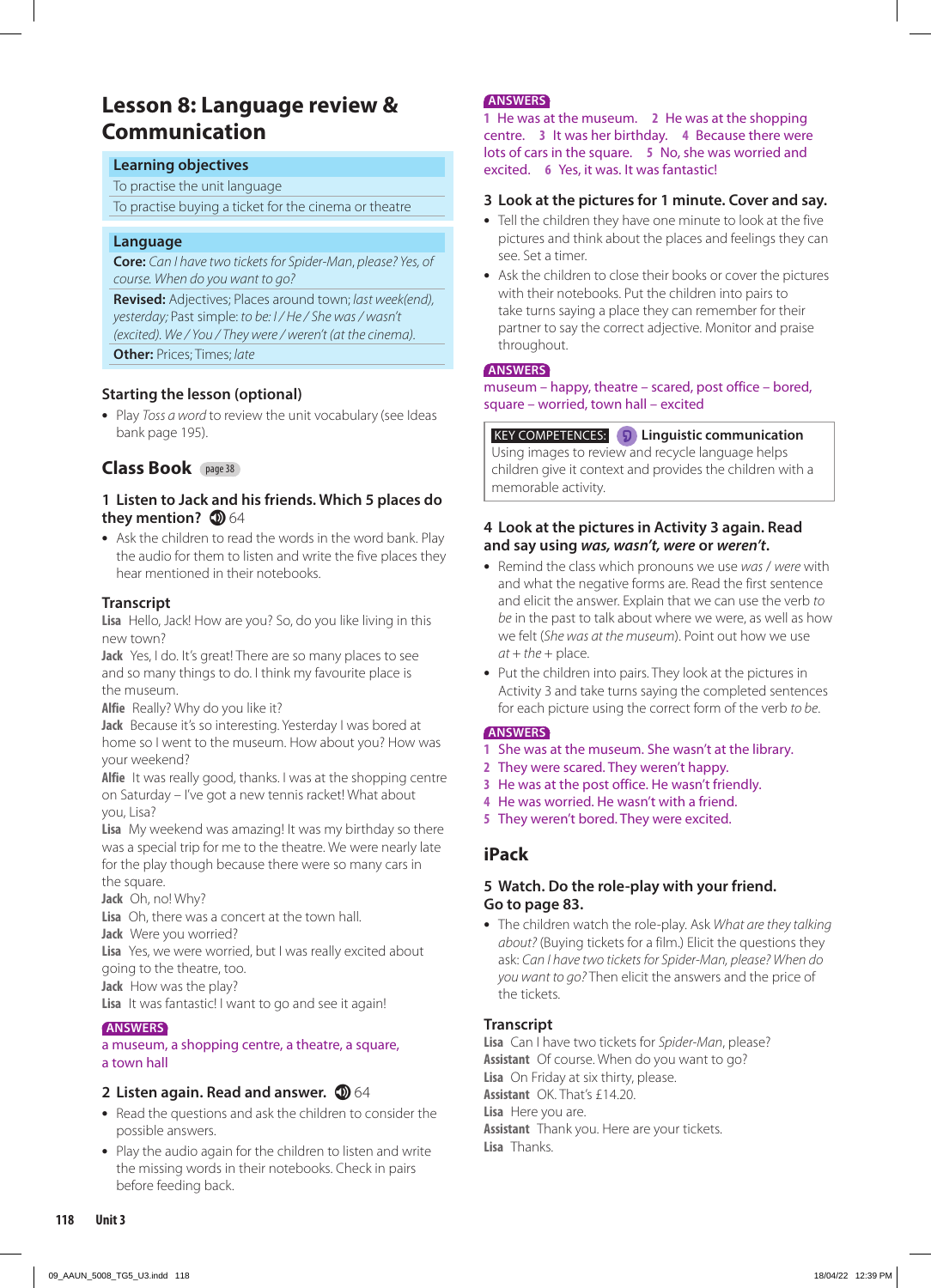# **Class Book** page 83

### **Conversation card 3**

- **•** Tell the children to turn to page 83 in their Class Book and look at Conversation card 3. Read the aims together as a class and point out the language the children will need for the role-play. Read the Language tip as a class and practise saying the times. Follow the instructions on the page:
- **•** 1 Put the children into pairs. They take turns buying tickets at the cinema / theatre, choosing the missing information from the words in the coloured word banks. Remind the children how we say prices and times. Monitor, help and praise throughout.
- **•** 2 Read the question and ask and answer it around the class.
- **•** 3 Invite two or three confident pairs to act out their roleplay in front of the class. Remember who acted out this time, so different children can do it the next time.

#### **Let's compare culture: buying cinema and theatre tickets**

**•** Read the statement and check understanding. Discuss with the class what they call the place where they buy tickets in their language. How do they buy tickets for the cinema or the theatre? Do they go to a box office, do they buy them from a machine or can they be bought online?

# **Class Book** page 38

#### **Star question (optional)**

**•** The children use language from the unit to write about a town they visited recently. They consider which places there were and weren't and how they felt there.

# **iPack**

#### **Grammar and vocabulary review: game**

**•** See instructions for *Three in a row* on page 188.

# **Activity Book** page 37

#### **1 Order the words to make sentences.**

#### **ANSWERS**

- **1** There was a dinosaur in the museum.
- **2** There weren't any trains at the train station.
- **3** There were lots of books in the hospital.
- **4** There wasn't a hotel next to the post office.

#### **2 Look at Activity 1 again. Read and write the number. Write the sentences in the past.**

**•** The children match the sentences in the present simple to the situations in Activity 1 and write the number in the box. Then they write the sentences again changing them to the past simple.

#### **ANSWERS**

- **a** She wasn't at the hotel. She was at the post office. She was worried. 4
- **b** They were at the museum. They weren't scared. 1
- **c** He was at the hospital. He wasn't bored. He was happy. 3
- **d** They were at the train station. They weren't excited. They were bored. 2

#### **3 Where was Vicky last week? Listen and draw a line from the day to the correct picture. There is one example. <b>D** 65

**•** Look at the different places Vicky visited last week with the class and point out the example answer. Children listen and draw a line from the day of the week to the correct place. They will not hear the days of the week in sequential order.

#### **Transcript**

**Adult** Hello, Vicky. Where were you on Monday? **Vicky** I was at the theatre. **Adult** That sounds good. **Vicky** Yes, it was. I was very excited. **Narrator** Can you see the line? This is an example. Now you listen and draw lines. **Adult** Were you at the theatre on Thursday, too? **Vicky** No, I wasn't. I was at the town hall on Thursday. My mum works at the town hall. **Adult** Was it fun? **Vicky** Yes. People in the town hall are very friendly. **Adult** And where were you on Tuesday? **Vicky** On Tuesday I was at the shopping centre. **Adult** Were you there with your friends? **Vicky** No, I was with my parents and I was bored. **Adult** Now tell me something about your weekend. **Vicky** On Saturday I was at the museum. **Adult** Great! **Vicky** Yes! There was an exhibition about old cars. **Adult** And what about Sunday? **Vicky** On Sunday I was at the sports centre. **Adult** I love sports centres. **Vicky** Me too. I was very happy there. I love playing badminton. It's so exciting. **Adult** Where were you on Wednesday? **Vicky** On Wednesday I was at the library. **Adult** Alone? **Vicky** No, I was with my friend, Harry. **ANSWERS** Picture 1 – Thursday, Picture 2 – Sunday, Picture 3 – Saturday, Picture 4 – Tuesday, Picture 5 – Monday, Picture 6 - Wednesday

#### CONTINUOUS ASSESSMENT: **Time for feedback!** Ask

children, in their own language, how confident they feel about the language they have learned in this unit. Assign the worksheets from Lessons 2, 3 and 6 as necessary to any children who need further practice or put them in pairs to play the iPack games from Lessons 1, 3, 5, 6 and 8.

# **Ending the lesson (optional)**

**•** Play *Right hand / left hand* (see Ideas bank page 193).

ASSESSMENT OPPORTUNITIES: The Conversation card is an opportunity to assess the children's speaking development. Assessment grid and notes are provided in the Teacher's Resource Material.

**Further practice Active Learning Kit, Unit 3**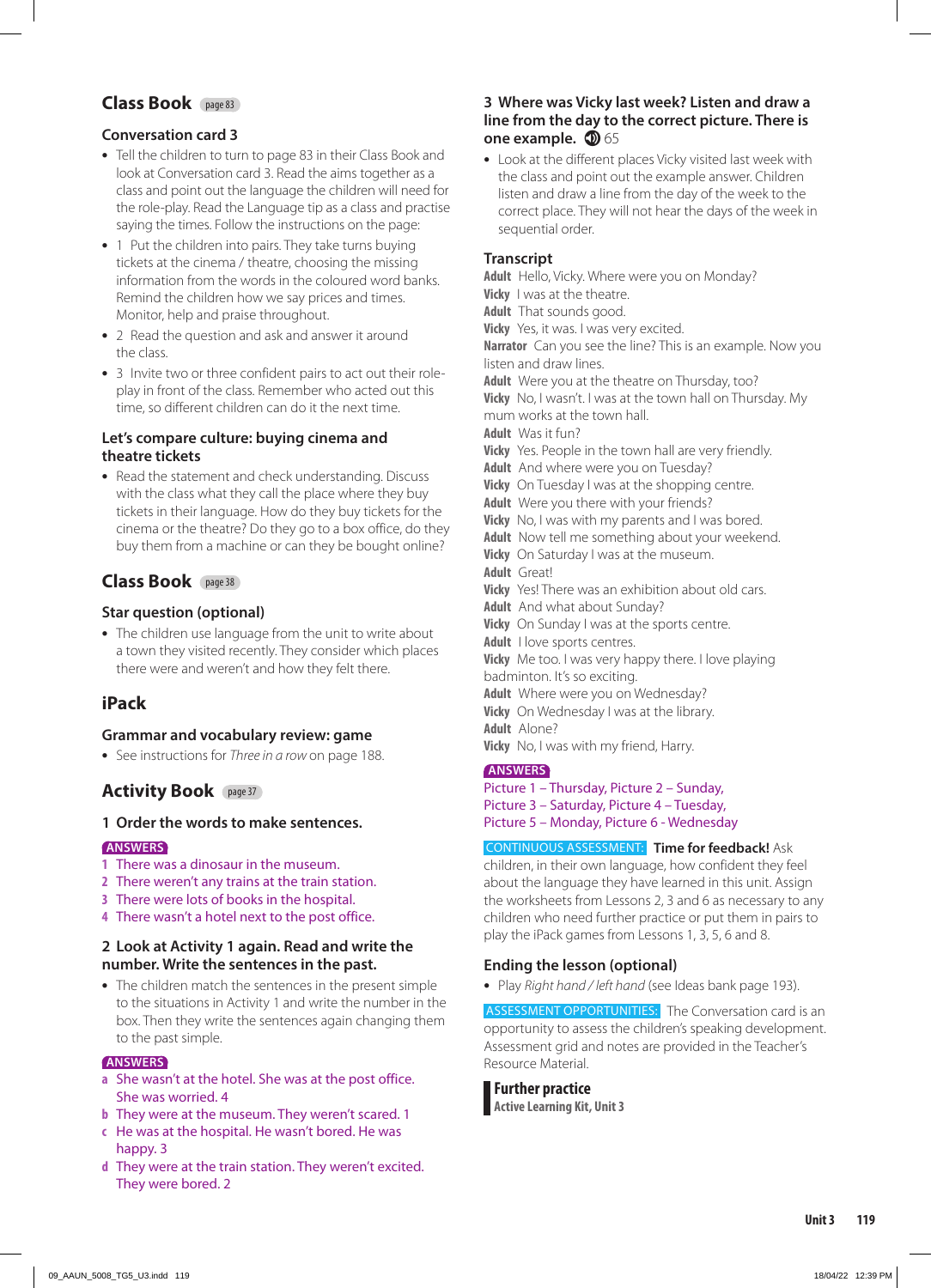# **Lesson 9: Think, do & review: My project**

#### **Learning objectives**

To use the unit language in a final project

#### **Language**

**Revised:** Adjectives; Places around town; Time expressions; Past simple: *to be: There was / wasn't (a hotel). There were some / weren't any (shopping centres). I / He / She was / wasn't (excited). We / You / They were / weren't (at the cinema).*

**Other:** *author, label, report, train station*

#### **Starting the lesson (optional) 1**60

**•** Sing the song from Lesson 7 again.

# **Class Book** page 39

#### **1 Listen to Jack's interview. Which 7 places do you hear? <b>D** 66

- **•** Explain to the class that today they're going to look at Jack's project. Read Jack's speech bubble at the top of the page. Explain that before Jack wrote his presentation he interviewed Rob.
- **•** Ask the children to read the words in the word bank. Check that children remember the places from this unit, and teach *train station*. Play the audio for them to listen and write the seven places they hear mentioned in their notebooks.

#### **Transcript**

**Jack** Today, I'm interviewing Rob Jenkins. He works at the town museum. Hello, Rob. Thanks for talking to me today. **Rob** Hello, Jack! It's a pleasure.

**Jack** I've got lots of questions for you about our town for my History report. Firstly, was there always a theatre in the town? **Rob** No, there wasn't. The theatre is quite modern. It's only six years old. Before that, there was a hotel there.

**Jack** Oh, really? And what about a library? Was there always a library here?

**Rob** Well, yes there was a library but it wasn't where it is now. It was in a different place. Do you know the Bella Vita restaurant on London Road?

**Jack** Oh, yes! My uncle works there!

**Rob** Really? Well, that was the old library before it was a restaurant.

**Jack** How interesting! Now I've got a question about schools. I go to a school in a different town because there isn't a school here. But my grandad says he was a teacher in a school in our town when he was young. Can you tell me where the school was in the past?

**Rob** Yes, there was a school here twenty years ago. It was in George Street, but it's now the post office.

**Jack** How fascinating! Well, it was really interesting talking to you, Rob. I think I've got lots of information for my History report now. Thank you!

#### **ANSWERS**

a museum, a theatre, a hotel, a library, a restaurant, a school, a post office

# **2 Read Jack's report. Listen and find**

# **3 mistakes. <b>1**67

- **•** Ask the class where we find reports (In newspapers, magazines, and on websites).
- **•** Ask the children what they remember about Jack's town from his interview with Rob.
- **•** Tell the class to read Jack's report and see if the information they remembered was correct.
- **•** Play the audio for the children to listen and read. Tell children that there are three mistakes in the audio they will hear. They should listen and write the mistakes in their notebooks.

#### **Transcript**

My town: past and present by Jack

My town is called Eastcastle. It's a small town in the south of the UK. There are old and new buildings in Eastcastle. There's a new theatre on George Road, near the square. It's a beautiful modern building. It's only ten years old. There was a hotel there before.

Twenty years ago there was a school in George Street. My grandad was a teacher there when he was young. Now it's a post office.

My dad works in Bella Vita restaurant on London Road. Before it was a restaurant, it was a library. It's my favourite building in Eastcastle because I love the food!

#### **ANSWERS**

The new theatre is on Castle Road, not George Road. The new theatre is only six years old, not ten. Jack's uncle works in the restaurant, not his dad.

#### **3 Ask and answer in pairs.**

**•** Put the children into pairs to ask and answer the questions about Jack's report. Remind the class of the expressions of opinion they know and encourage them to give their opinion to answer question 3 using *I think it's …*

#### **ANSWERS**

**1** My town: past and present **2** There was a hotel on Castle Road. There was a school in George Street. His grandad was a teacher there. The Bella Vita restaurant was a library. **3** Children's own answers.

 MEDIATION: This exercise requires children to work in pairs to exchange information. Encourage children to help each other to understand the questions, by explaining any words their partner isn't sure of.

#### **Learn to learn**

**•** Refer the children to the *Learn to learn* box. Ask them to find the time expressions used in Jack's report. Encourage the children to use similar information in their project.

#### **4 Prepare and write your project** AB pages 38–39

**•** See the Activity Book notes below.

#### **KEY COMPETENCES: Q** Entrepreneurship

This project enables children to create a valuable information tool. They can use initiative and creativity to make their 'past and present' guide interesting and attractive, and then share it with family and friends.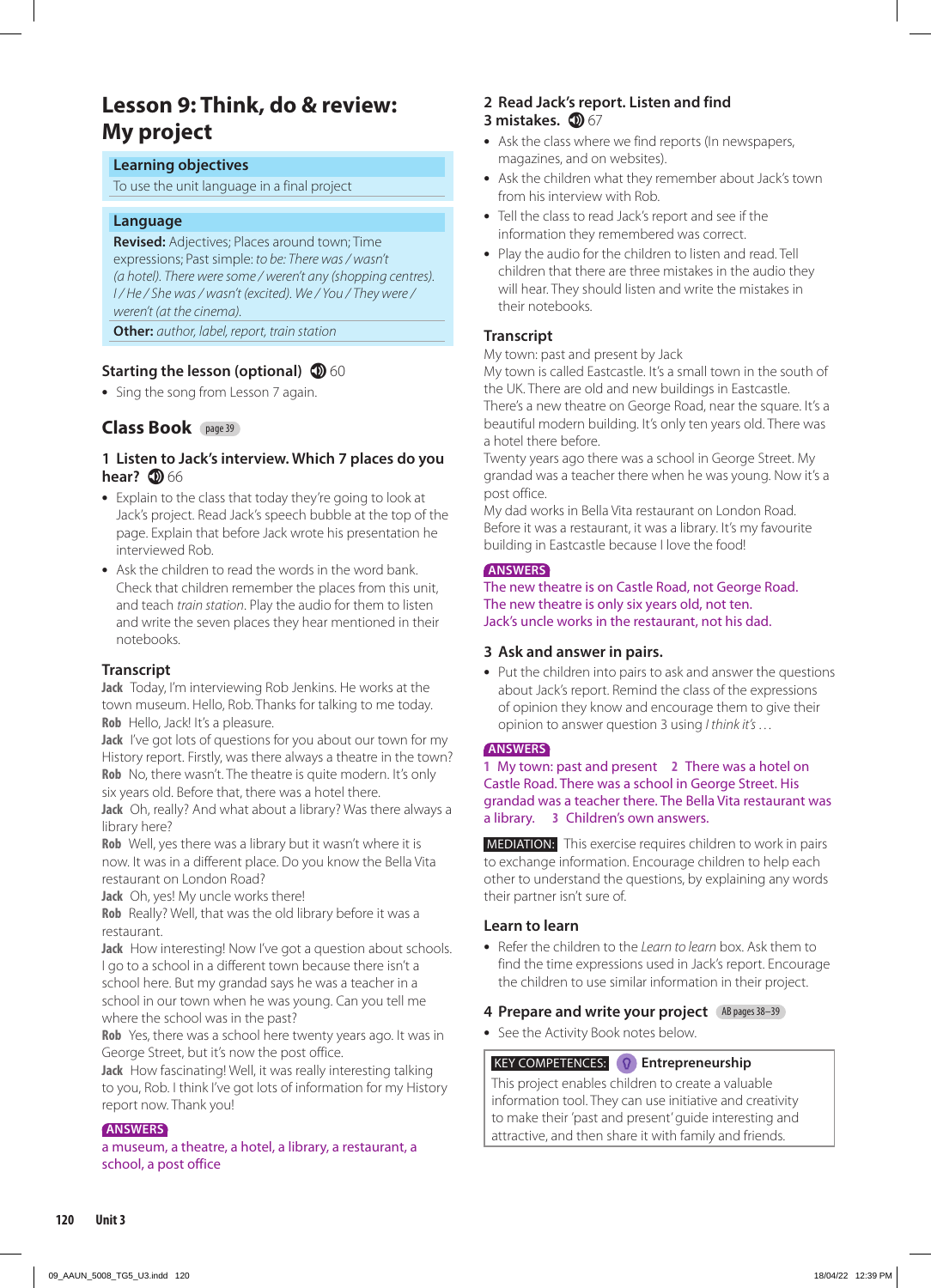#### **5 Check your project.** AB page 39

**•** See the Activity Book notes below.

#### **English at home**

**•** After the children have completed their projects, they can take them home to show and tell to their family.

# **Activity Book** pages 38–39

#### **1 Think of the places in your town or city now and in the past. Complete the mind map.**

**•** Tell the children they will prepare for their project. Point to the mind map and tell the children to think of and write places that were in their town or city in the past and what is in their town or city in the present. The children may work in pairs or individually. Feed back ideas from the class.

#### **2 Read the project checklist and tick for you.**

**•** See notes on page 84.

#### **3 Complete the research questions. Research and write the answers.**

- **•** Look at Jack's tip and ask the class to think about how they will research their project. Encourage the children to think about what information they can find on the internet and what questions they might want to ask their family and friends to find interesting information about their town or city's past. Remind them about the questions Jack asked in his interview, e.g. *Was there always a … here?*
- **•** The children use the internet (under the supervision of an adult) or talk to friends and family to find out information about their town. They answer the questions to help them direct their research and find useful and interesting information about their town.

#### **4 Read the tips.**

**•** See notes on page 84.

#### **5 Write your project, using the order of questions in Activity 3 to guide you.**

- **•** See notes on page 84.
- **6 Check and revise your work with your friend.**
- **•** See notes on page 84.

#### **7 Present your project.**

**•** See notes on page 84.

#### **Self-evaluation** AB page 39

#### **Read, tick √ and colour.**

**•** See notes on page 84.

 NOTE: See Unit 1, Lesson 9 for further notes on how to support children in their learning at the end of each unit and for details of the end-of-unit review game on the iPack.

#### **Ending the lesson (optional) 1**63

- **•** Play a game of the class's choice (see Ideas bank pages 191–196).
- **•** Play the karaoke version of the Lesson 7 song again (either the video version or the audio version) for children to sing along.

ASSESSMENT OPPORTUNITIES: The children are now ready to do the Unit 3 test. See the Evaluation section in the Teacher's Resource Material.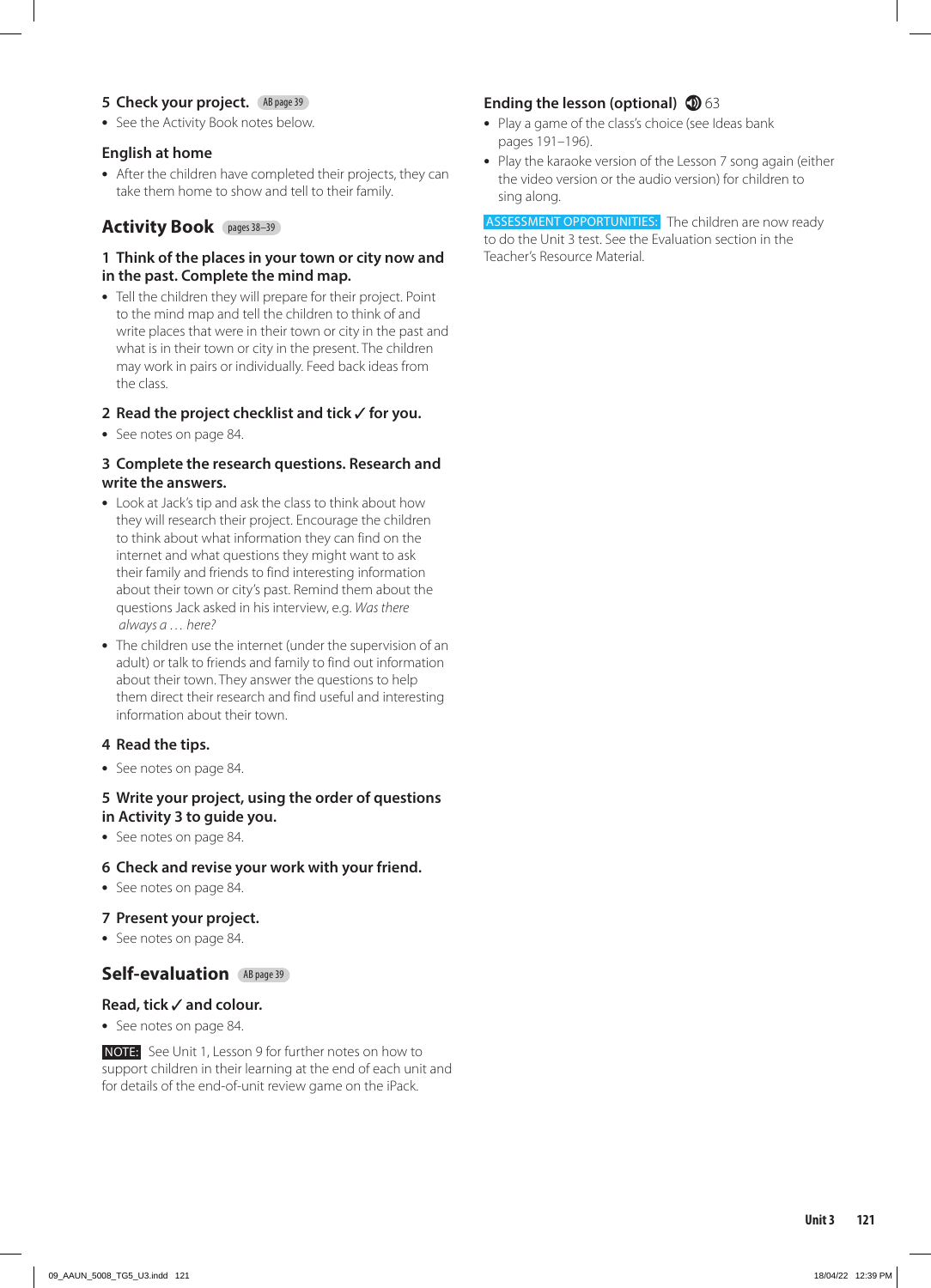

# **Directions**

#### **Learning objectives**

To identify and say where places are in a town

To learn how to read a map and use grid references

To give and follow directions on a map

To work in pairs or groups to make a key and a map of your area

#### **Language**

*bridge, bus station, car park, church, cinema, hospital, museum, picnic area, post office, restaurant, school, supermarket, swimming pool; behind, in front of, near, next to, opposite; Where's the (supermarket)? The (supermarket) is (next to) the (restaurant). It's in (D3). Go straight on / across the bridge / past the (supermarket). Turn left / right. Take the (next right).*

#### **Key competences**

Linguistic communication

Personal, social and learning to learn

Citizenship

Digital

Entrepreneurship

Cultural awareness and expression

Mathematical, Science, Technology and Engineering (STEM)

 NOTE: It is recommended that this section is taught over 2–3 lessons, depending on your timetable. The teaching stages are listed in order, and can be split up to suit your situation. You may wish to introduce each session with a simple warmer activity based around the topic, and – should you want to extend the topic further – you will find ideas for optional extension activities at the end of the notes. This section can be done before or after the Unit 3 test.

# **Lesson 1: Vocabulary & Communication**

#### **Materials**

Some street maps of your town and / or online maps and map apps

#### **Starting the lesson (optional)**

- **•** Ask children if they have ever used a map to locate somewhere. Did the map have grid references or a key? If so, how hard / easy did they find it to use these?
- **•** Tell children that today they are going to learn how to use map keys and grid references, and they are going to practise asking for and giving directions.

# **Class Book** page 40

#### **1 Say the words you know. Write. Look, cover and say.**

**•** Bring in some maps of your town or city (these can be found at local tourist information centres) and give them

to children to look at in small groups. Alternatively, display an online map on the board.

- **•** Ask the class if they have seen maps like these before. Ask where they saw them and how they were being used.
- **•** Establish with the class that we use maps to locate places and to help us find our way around.
- **•** Display the Class Book page and ask children to look at the map and key and say what they see. Model the pronunciation of the words they say and get children to repeat them.
- **•** Write the words on the board. Once you have got a list of review words, ask children to work in pairs with their partner to look at the Class Book page and point and say as many words together as they can.
- **•** Ask them to work with a partner and choose eight words to write down in their notebooks.
- **•** Ask them to silently look at the words for two minutes, then cover them and try to recall them in pairs.

#### **2 Look at the key. Point and say. Find the symbols on the map.**

- **•** Draw the children's attention to the key. Point to the 'H' symbol and ask children what it represents (*hospital*). Repeat with the other symbols and encourage children to name the place represented by each one. Explain that we use symbols on a map to represent places in town.
- **•** Focus attention on the map and point out the numbers and letters running down the side and across the top of the map. Explain that they help us locate different places or landmarks on the map.
- **•** Explain how to locate places using grid references. Ask them to find the 'H' symbol on the map. Trace the coordinates with your finger on the map until you get to B4, then point to the 'H' symbol and say *The hospital is in B4*. Repeat for the other symbols.

# **KEY COMPETENCES: Mathematical, Science,**

**Technology and Engineering (STEM)**  This activity helps to develop children's mathematical and mapping skills.

# **Listen, point and repeat.**  $\mathbf{\mathcal{D}}$  **68**

**•** Play the audio for children to listen to and repeat each word. Point to the relevant symbols on the key as they do so.

#### **Transcript**

hospital, church, museum, swimming pool, school, post office, bridge, picnic area, bus station, car park, supermarket, cinema, restaurant

# **Read and follow the directions. Say the places.**

- **•** Review directions by giving some instructions and having volunteers stand up and do the corresponding action, e.g. *Go straight on. Turn left / right. Go past the (whiteboard).*
- **•** Point out the four different-coloured people on the map. In pairs, children read aloud the dialogues for the yellow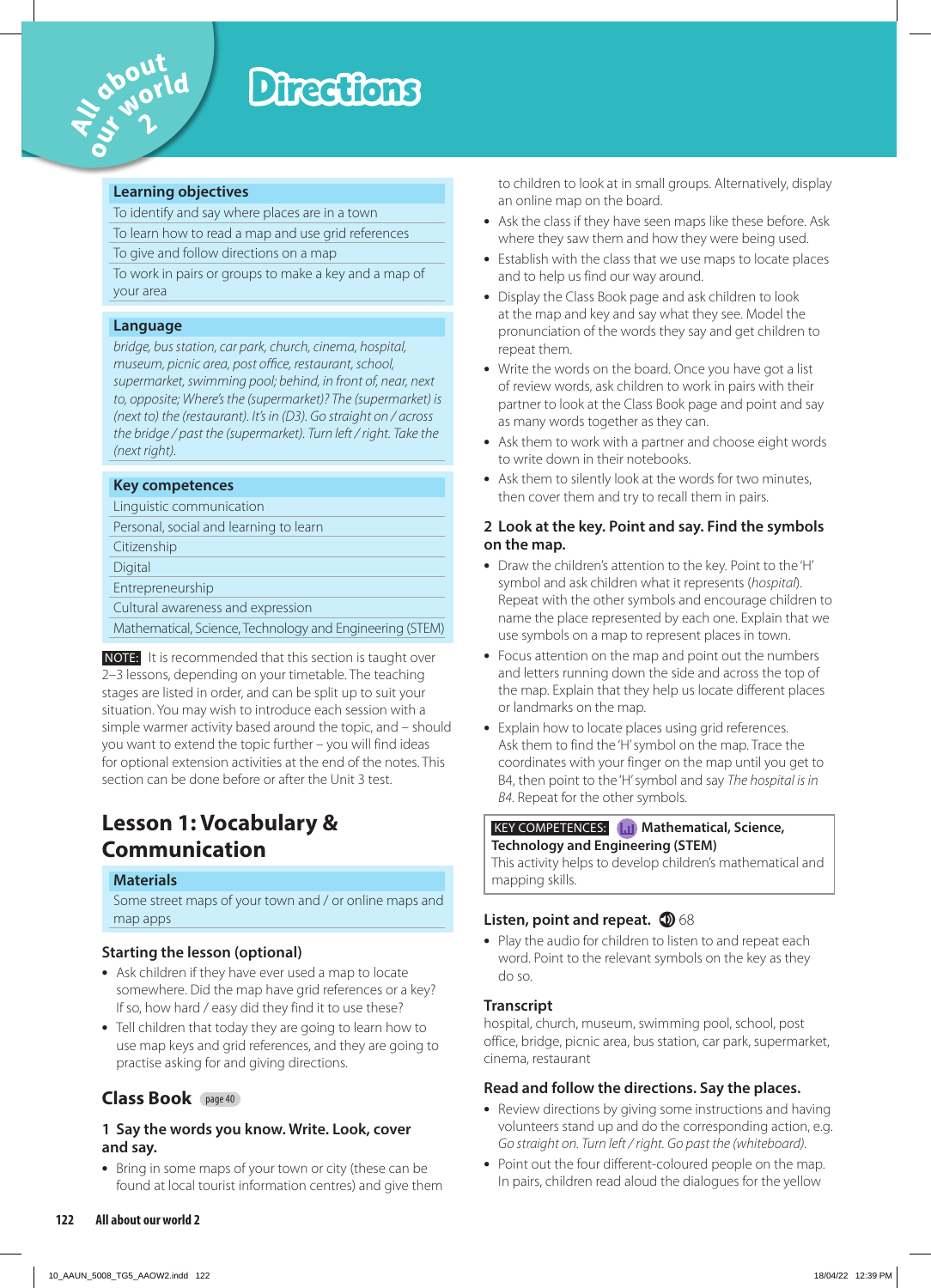and blue people, follow the directions on the map and find the places they go to.

**•** Check answers by having volunteers come to the front and trace the route on the map with their fingers.

#### **ANSWERS**

#### Yellow: the picnic area in B2 Blue: the school in D2

#### **3 Choose three places on the map. Describe and guess.**

- **•** Review the prepositions *next to*, *opposite*, *near*, *behind* and *in front of*. Invite different children to the front of the class and tell them to position themselves in certain places around the classroom, using the prepositions, e.g. *Stand in front of the whiteboard. Stand next to the desk.*
- **•** Draw attention to the speech bubbles and read them aloud.
- **•** Ask children to find the restaurant being described on the map (square D3). Put children in pairs. Have each child secretly choose three places on the map. They then take turns to describe the locations for their partner to guess.
- **•** Ask confident pairs to demonstrate their conversations.

 KEY COMPETENCES: **Linguistic communication**  This activity and the next enable children to develop very practical and useful communication skills which will enable them to find their way around in any Englishspeaking country.

#### **Star question**

- **•** Read the speech bubbles with the class, and ask them to find the red person on the map and follow the directions given. Explain that they need to choose a person and a destination, and take turns giving directions for their partner to follow on the map. Their partner must name the destination and give the grid reference, e.g. *It's the church in C1*. Refer them to the Talk Bank on Class Book page 87 and point out some useful language that they could use to help them.
- **•** Encourage children to try and respond to what their partner has said in a positive, interested and respectful way. Monitor and praise all children's efforts.
- **•** Get feedback as a class. Confident pairs and groups who wish to do so can reproduce conversations for the class.
- **•** When children have finished working together, ask them if they enjoyed working together and if they spoke to each other politely.

# **Activity Book** page 40

#### **1 Complete the key.**

**•** Ask children to write the place names next to each symbol to create a key for the map. Explain that they will complete the empty box on the bottom right later.

#### **ANSWERS**

- **Row 1** picnic area, post office, hospital **Row 2** school, swimming pool, cinema **Row 3** church, museum, bus station
- **Row 4** car park, supermarket

#### **2 Look at the map and complete the sentences.**

**•** Read the words in the word pool. Then ask children to complete the sentences. They will need to use each of the words or phrases in the word pool once. When they have finished, let them check their answers with a partner.

#### **ANSWERS**

- **1** behind
- **2** near
- **3** in front of
- **4** next to
- **5** opposite

#### **3 Draw a restaurant on the map and add it to the key. Ask and answer.**

- **•** Tell children to draw a restaurant symbol somewhere on the map, without showing their partner. They should then add the symbol and word to their key. Encourage children to draw the restaurant in a position where they can describe it in relation to something else on the map, using a preposition of place.
- **•** In pairs, children ask and answer questions to find out where their partner's restaurant is, and mark it on their own map.

#### **Ending the lesson (optional)**

**•** Ask a child to come to the front of the class. Ask other children to take it in turns to give this child directions, e.g. *Go straight on. Go past Carla. Turn left.* The child at the front follows the directions. Repeat with other children.

# **Lesson 2: Project 2**

#### **Materials**

Directions Project template (see the Teacher's Resource Material) (one for each pair or small group); materials for drawing maps, e.g. coloured pens or pencils; street maps of your town and / or online maps and map apps

#### **Starting the lesson (optional)**

**•** Ask children what phrases they can remember for giving directions. Make a list on the board and say them with the class.

# **Activity Book** page 41

#### **1 Look and answer.**

**•** Ask children to look at the map and identify the eight symbols. They then read the questions, find the place on the map and write the answers.

#### **ANSWERS**

**1** It's in A1. **2** It's in C1. **3** It's in C3. **4** It's in D3. **5** It's in B1. **6** It's in A3. **7** It's in B3. **8** It's in C2.

#### **Class Book** page 41

#### **1 Research and write. Make a key and map of your area.**

**•** Tell children that they are going to work in groups to make a key and a map of the area around their school or their home.